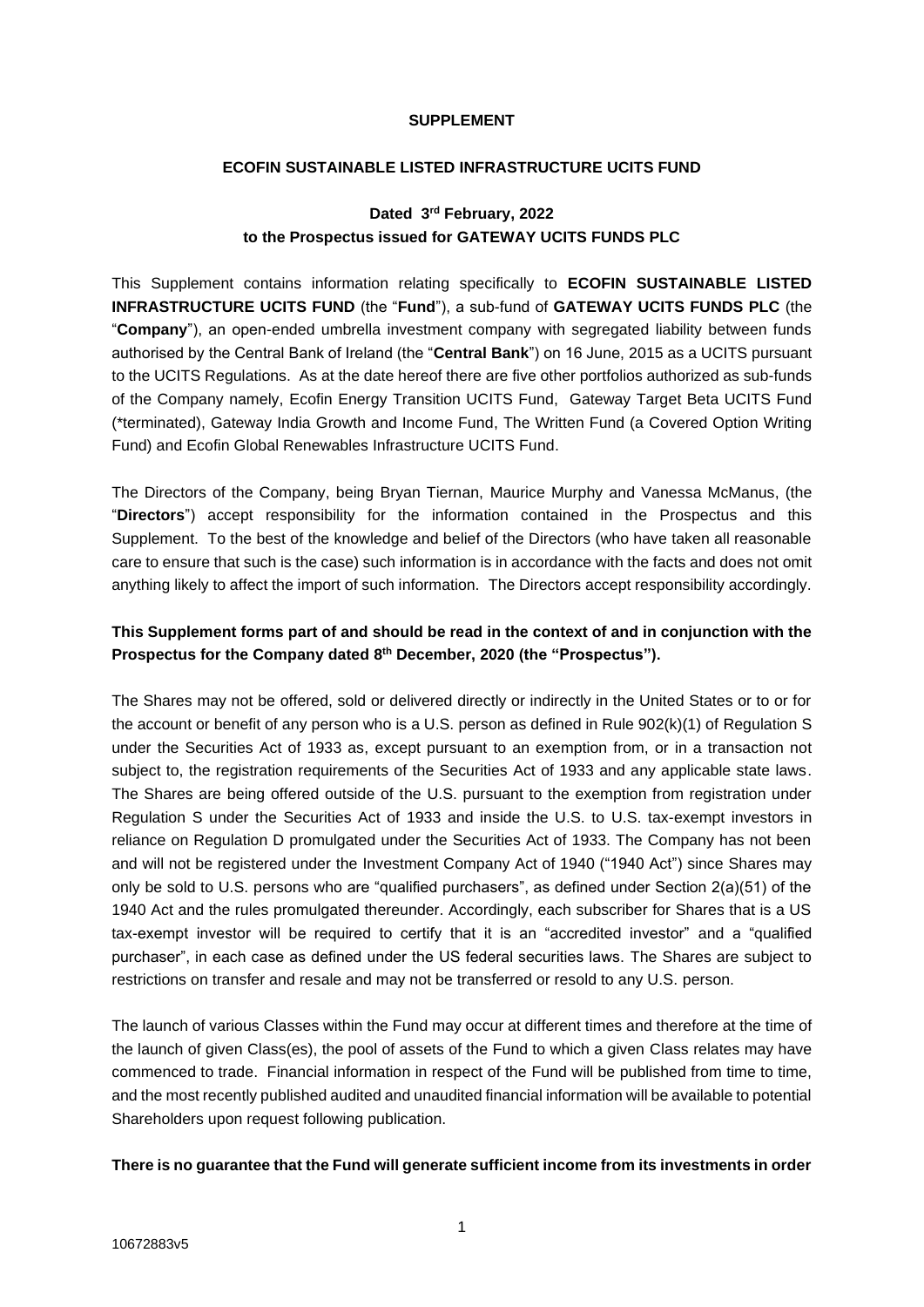**to discharge fees and expenses incurred and consequently Shareholders and prospective Shareholders should note that all or part of the fees and expenses of the Fund (including management fees) may be charged to the capital of the Fund. If all or part of the fees and expenses of the Fund are charged to the capital of the Fund this would have the effect of lowering the capital value of an investment in the Fund. Capital may be eroded and "income" will be achieved by foregoing the potential for future capital growth. Thus, on redemptions of Shares, Shareholders may not receive back the full amount invested.**

**Investment in the Fund is not in the nature of a deposit in a bank account and is not protected by any government, government agency or other guarantee scheme which may be available to protect the holder of a bank deposit account. Any investment in the Fund is subject to fluctuations in value.**

**An investment in the Fund should not constitute a substantial proportion of an investment portfolio and may not be appropriate for all Shareholders. Shareholders should read and consider the section of the Prospectus entitled "Risk Factors" before investing in the Fund.**

**Profile of a Typical Investor: Shareholders seeking long-term capital appreciation who are prepared to accept moderate to high volatility.** 

# **1. Interpretation**

The expressions below shall have the following meanings:

| "Asia-Pacific"           | means Australia, Japan, New Zealand, Singapore, China,<br>Hong Kong, India, Indonesia, Malaysia, Philippines, Taiwan,<br>Thailand, South Korea and Vietnam.                                                                                                                                                                                                                                                                              |
|--------------------------|------------------------------------------------------------------------------------------------------------------------------------------------------------------------------------------------------------------------------------------------------------------------------------------------------------------------------------------------------------------------------------------------------------------------------------------|
| "Base Currency"          | means EUR.                                                                                                                                                                                                                                                                                                                                                                                                                               |
| "Business Day"           | means any day (except Saturday or Sunday or bank holidays)<br>on which banks in Dublin, London, New York, are generally<br>open for business and/or such other or additional day or days<br>as may be determined by the Directors and notified to<br>Shareholders in advance. Such additional days shall include<br>the Chinese New Year and National Day Holidays and the<br>Showa, Constitutional Memorial and Greenery Days in Japan. |
| "CHF"                    | means Swiss Franc, the lawful currency of Switzerland.                                                                                                                                                                                                                                                                                                                                                                                   |
| "Dealing Day"            | means each Business Day and such other day or days as may<br>be determined by the Directors and notified in advance to<br>Shareholders provided there is at least one dealing day per<br>fortnight.                                                                                                                                                                                                                                      |
| "Electronic Application" | shall have the meaning ascribed to it in this Supplement under                                                                                                                                                                                                                                                                                                                                                                           |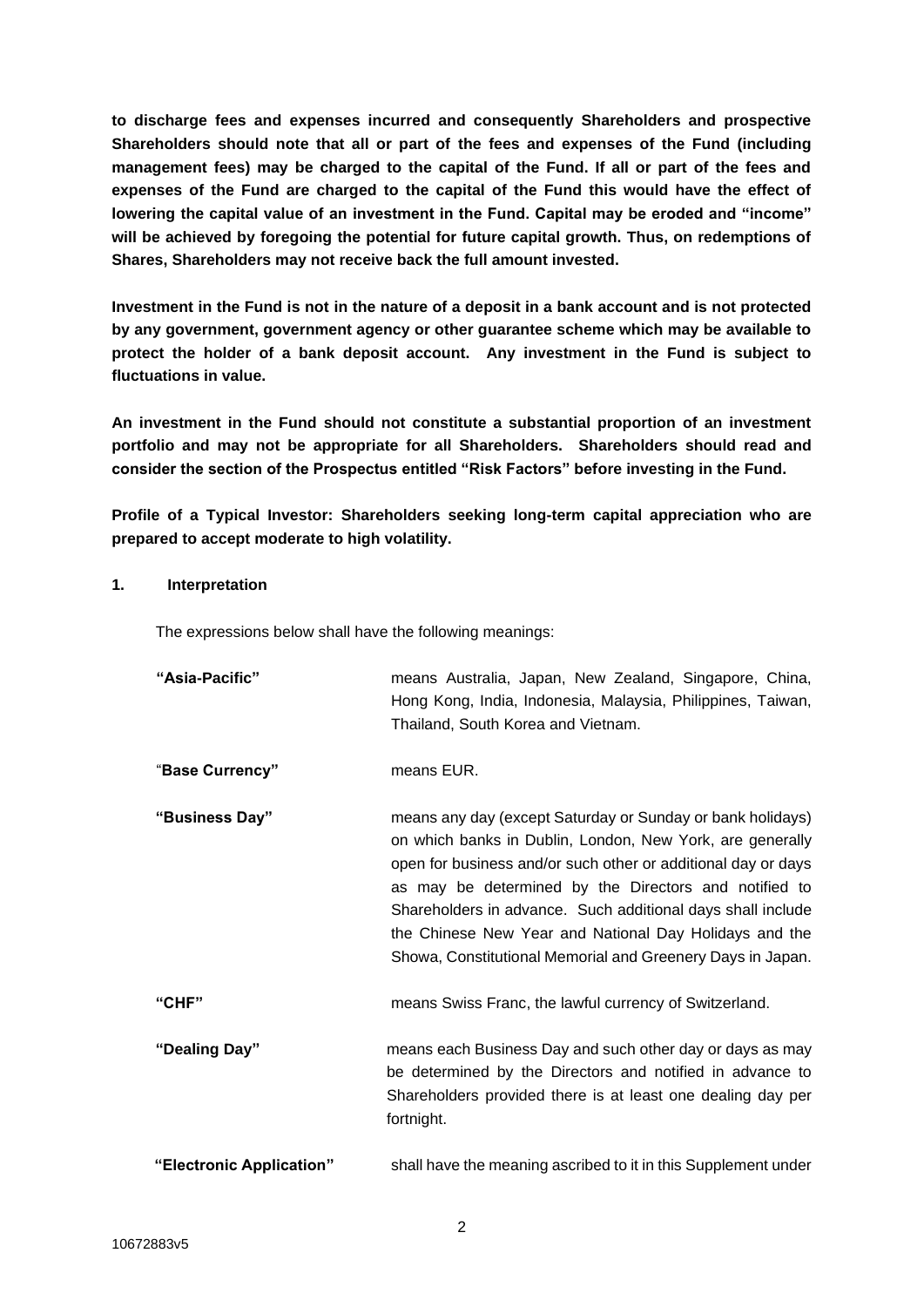|                                          | the heading "11. Application for Shares".                                                                                                                                                                                                                                                                                                                                                                                                                                                                                                                                                                                                                                                                                                                                                       |
|------------------------------------------|-------------------------------------------------------------------------------------------------------------------------------------------------------------------------------------------------------------------------------------------------------------------------------------------------------------------------------------------------------------------------------------------------------------------------------------------------------------------------------------------------------------------------------------------------------------------------------------------------------------------------------------------------------------------------------------------------------------------------------------------------------------------------------------------------|
| "Electronic Request"                     | shall have the meaning ascribed to it in this Supplement under<br>the heading "12. Redemption of Shares".                                                                                                                                                                                                                                                                                                                                                                                                                                                                                                                                                                                                                                                                                       |
| "MiFID II"                               | means Directive 2014/65/EU as amended.                                                                                                                                                                                                                                                                                                                                                                                                                                                                                                                                                                                                                                                                                                                                                          |
| "NOK"                                    | means Norwegian Krone, the lawful currency of Norway.                                                                                                                                                                                                                                                                                                                                                                                                                                                                                                                                                                                                                                                                                                                                           |
| "Redemption Dealing<br>Deadline"         | means for all redemption requests sent to the Administrator by<br>12 p.m. (Irish time) on relevant Dealing Day or such other time<br>as the Directors may determine and notify to Shareholders in<br>advance provided always that the Redemption Dealing<br>Deadline is no later than the relevant Valuation Point. On the<br>respective Dealing Days immediately prior to 25 December<br>and 1 January in each year, redemption request forms or<br>Electronic Requests must be received by 12.00 noon (Irish<br>time). Where on such days a redemption request form or<br>Electronic Request is received after 12.00 noon (Irish time),<br>the redemption request shall be deemed to be received by the<br>Redemption Dealing Deadline in connection with the next<br>succeeding Dealing Day. |
| "SEK"                                    | means Swedish Krona, the lawful currency of Sweden.                                                                                                                                                                                                                                                                                                                                                                                                                                                                                                                                                                                                                                                                                                                                             |
| "S&P GI Index"                           | means S&P Global Infrastructure Index (EUR), Net Total<br>Return.                                                                                                                                                                                                                                                                                                                                                                                                                                                                                                                                                                                                                                                                                                                               |
| "SFDR"                                   | means Regulation (EU) 2019/2088 of the European<br>Parliament and of the Council of 27 November 2019 on<br>sustainability-related disclosures in the financial services<br>sector                                                                                                                                                                                                                                                                                                                                                                                                                                                                                                                                                                                                               |
| "Sub-Investment Manager"                 | means Ecofin Advisors Limited.                                                                                                                                                                                                                                                                                                                                                                                                                                                                                                                                                                                                                                                                                                                                                                  |
| "Sub-Investment Management<br>Agreement" | means the sub-investment management agreement made<br>between (1) Gateway UCITS Funds plc (2) Equity Trustees<br>Fund Services (Ireland) Limited and (3) Ecofin Advisors<br>Limited, as same may be amended or supplemented.                                                                                                                                                                                                                                                                                                                                                                                                                                                                                                                                                                    |
| "Subscription Dealing<br>Deadline"       | means for all subscription documents sent to the Administrator<br>by 12 p.m. (Irish time) on the relevant Dealing Day, or such                                                                                                                                                                                                                                                                                                                                                                                                                                                                                                                                                                                                                                                                  |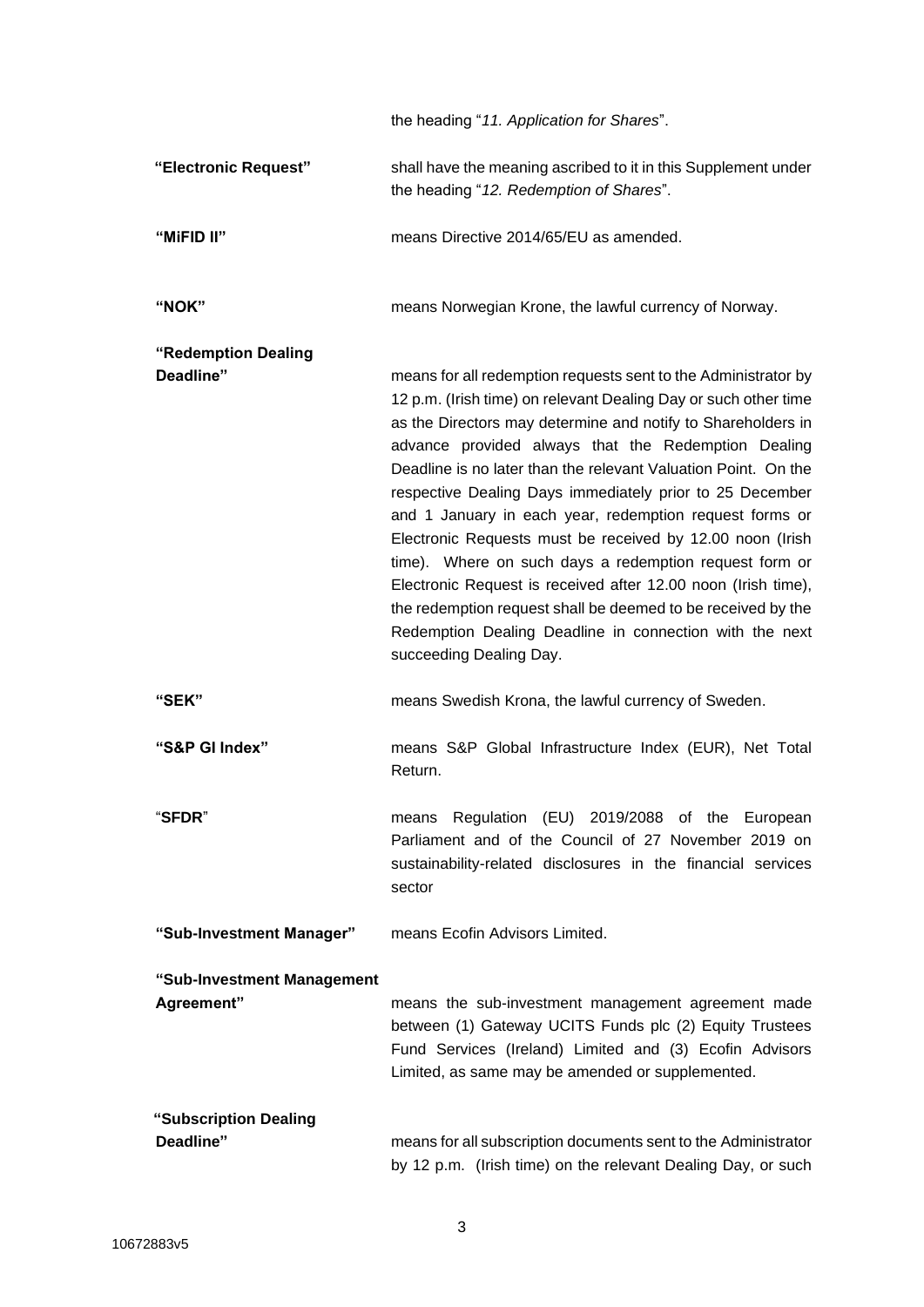other time as the Directors may determine and notify to Shareholders in advance provided always that the Subscription Dealing Deadline is no later than the relevant Valuation Point. On the respective Dealing Days immediately prior to 25 December and 1 January in each year, applications for subscriptions or Electronic Applications must be received by 12.00 noon (Irish time). Where applications for subscriptions or Electronic Applications are received after 12.00 noon (Irish time), the subscription shall be deemed to be received by the Subscription Dealing Deadline in connection with the next succeeding Dealing Day.

| "Valuation Point" | means 11 p.m. (Irish time) on the relevant Valuation Day. |
|-------------------|-----------------------------------------------------------|
| "Valuation Day"   | means the Dealing Day.                                    |

All other defined terms used in this Supplement shall have the same meaning as in the Prospectus.

# **2. Classes of Shares**

| <b>Class</b>            | <b>Currency</b><br>of | <b>Minimum</b><br><b>Initial</b> | <b>Investment</b>      |
|-------------------------|-----------------------|----------------------------------|------------------------|
|                         | <b>Denomination</b>   | <b>Subscription Amount</b>       | <b>Management Fees</b> |
| Class A (Institutional) | <b>EUR</b>            | EUR 250,000                      | 85 basis points per    |
| Accumulating and        | <b>USD</b>            | USD 250,000                      | annum of the Net       |
| Distributing            | <b>GBP</b>            | GBP 250,000                      | Asset Value of the     |
|                         | <b>SEK</b>            | SEK 2,500,000                    | Fund                   |
|                         | <b>NOK</b>            | NOK 2,500,000                    |                        |
|                         | <b>CHF</b>            | CHF 250,000                      |                        |
| Class B (Retail)        | <b>EUR</b>            | EUR 1,000                        | 125 basis points per   |
| Accumulating and        | <b>USD</b>            | <b>USD 1,000</b>                 | annum of the Net       |
| Distributing            | <b>GBP</b>            | GBP 1,000                        | Asset Value of the     |
|                         | <b>SEK</b>            | SEK 10,000                       | Fund                   |
|                         | <b>NOK</b>            | NOK 10,000                       |                        |
|                         | <b>CHF</b>            | CHF 1,000                        |                        |
|                         |                       |                                  |                        |
| Class C (Platforms)     | <b>EUR</b>            | EUR 10,000                       | 175 basis points per   |
| Accumulating and        | <b>USD</b>            | <b>USD 10,000</b>                | annum of the Net       |
| Distributing            | <b>GBP</b>            | GBP 10,000                       | Asset Value of the     |
|                         | <b>SEK</b>            | SEK 100,000                      | Fund                   |
|                         | <b>NOK</b>            | NOK 100,000                      |                        |
|                         | <b>CHF</b>            | CHF10,000                        |                        |
| Class D (Founder)       | <b>EUR</b>            | EUR 5,000,000                    | 60 basis points per    |
| Accumulating and        | <b>USD</b>            | USD 5,000,000                    | annum of the Net       |
| Distributing            | <b>GBP</b>            | GBP 5,000,000                    | Asset Value of the     |
|                         | <b>SEK</b>            | SEK 50,000,000                   | Fund                   |
|                         | <b>NOK</b>            | NOK 50,000,000                   |                        |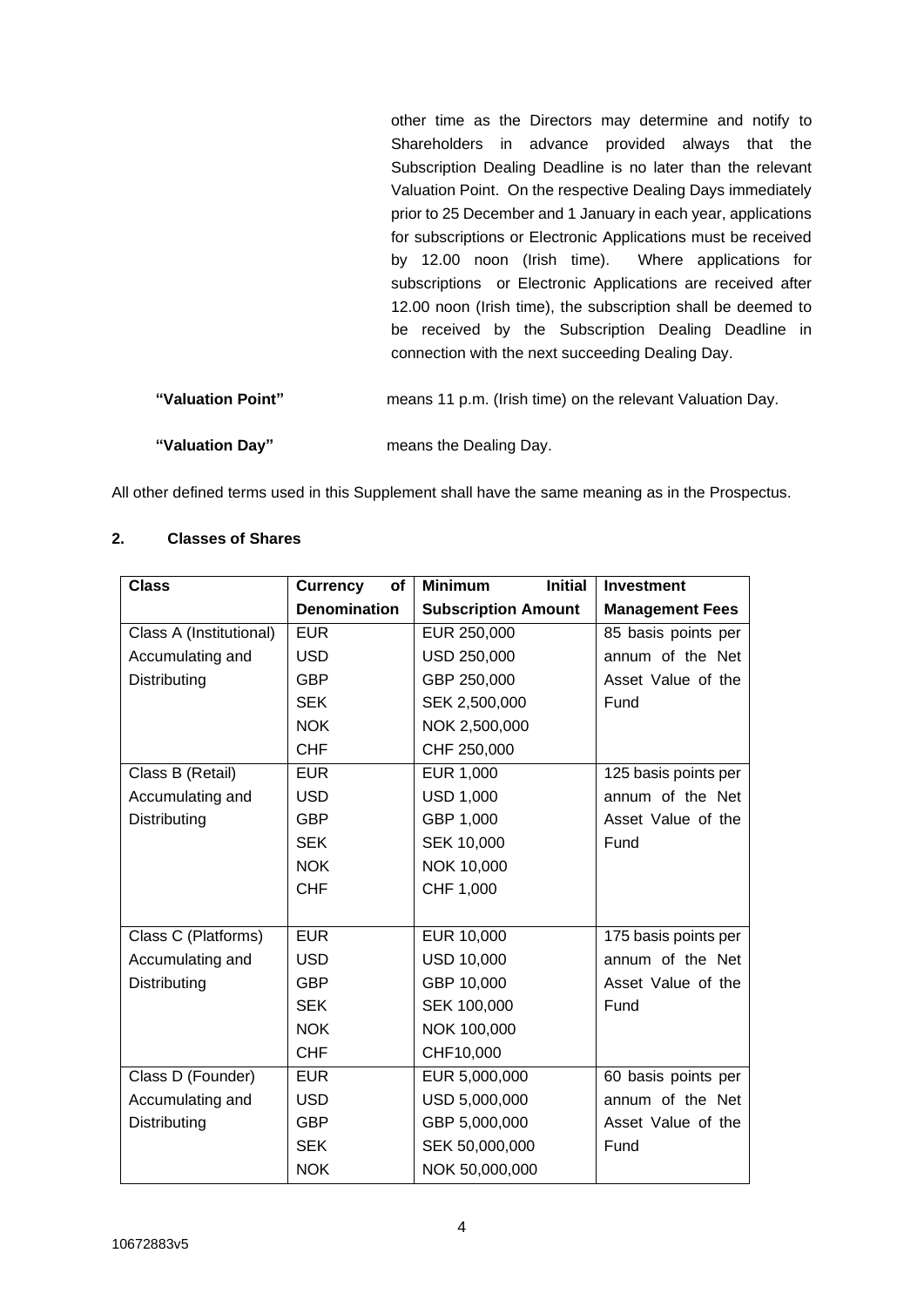| ,, ,, | $\sim$<br>,uuu<br>◡᠁ |  |
|-------|----------------------|--|
|-------|----------------------|--|

The Directors have the power to issue further Classes of Shares upon prior notification to and clearance in advance with the Central Bank. Each Share Class will be unhedged. A currency conversion will take place on subscriptions, redemptions, conversions and distributions at prevailing exchange rates as selected by the Sub-Investment Manager in its absolute discretion. In such circumstances, the value of the Share expressed in the Class currency will be subject to exchange rate risk in relation to the Base Currency and/or in relation to the designated currencies of the underlying assets.

Class D (Founder) Shares will only be available to any investor who subscribes for Shares in the Fund before the total amount of subscriptions has reached €50,000,000 (or the foreign currency equivalent thereof).

# **3. Base Currency**

The Base Currency shall be EUR.

# **4. Investment Management**

Ecofin Advisors Limited was appointed on  $20<sup>th</sup>$  January, 2022 as the discretionary sub-investment manager and distributor for the Fund pursuant to the Sub-Investment Management Agreement.

The Sub-Investment Manager, having its registered office at 15 Buckingham Street, London, United Kingdom WC2N 6DU, is regulated by the Financial Conduct Authority as an Alternative Investment Fund Manager with registration number 150101, and is also registered as an investment adviser with the Securities and Exchange Commission in the United States of America under registration number 801-65723. The Sub-Investment Manager currently manages assets in a number of investment funds with a wide client base. The Sub-Investment Manager specialises in infrastructure globally and the transition to a more energy efficient economy, with sustainability at the heart of the investment process.

The Sub-Investment Management Agreement is for an indefinite period and may be terminated by either the Manager and the Sub-Investment Manager on the provision of not less than three months written notice or at any time without notice where there has been a breach of the Sub-Investment Management Agreement which remains un-remedied within 30 days of notice of such breach having been received. The Sub-Investment Management Agreement provides that the Company out of the assets of the Fund shall hold harmless and indemnify the Sub-Investment Manager from and against all actions, proceedings, claims, damages, costs, demands and expenses including without limitation legal and professional expenses on a fully indemnity basis ("Loss") which may be brought against, suffered or incurred by the Sub-Investment Manager in the performance or non-performance of its duties under the Sub-Investment Management Agreement provided that such Loss does not arise out of negligence, fraud, wilful default, recklessness, bad faith, breach of agreement or breach of applicable law or regulation on the part of the Sub-Investment Manager its directors, employees, delegates or agents.

The Sub-Investment Manager will carry out the discretionary asset management of the Fund subject to and in accordance with the Sub-Investment Management Agreement. The Sub-Investment Manager will also provide distribution services to the Fund.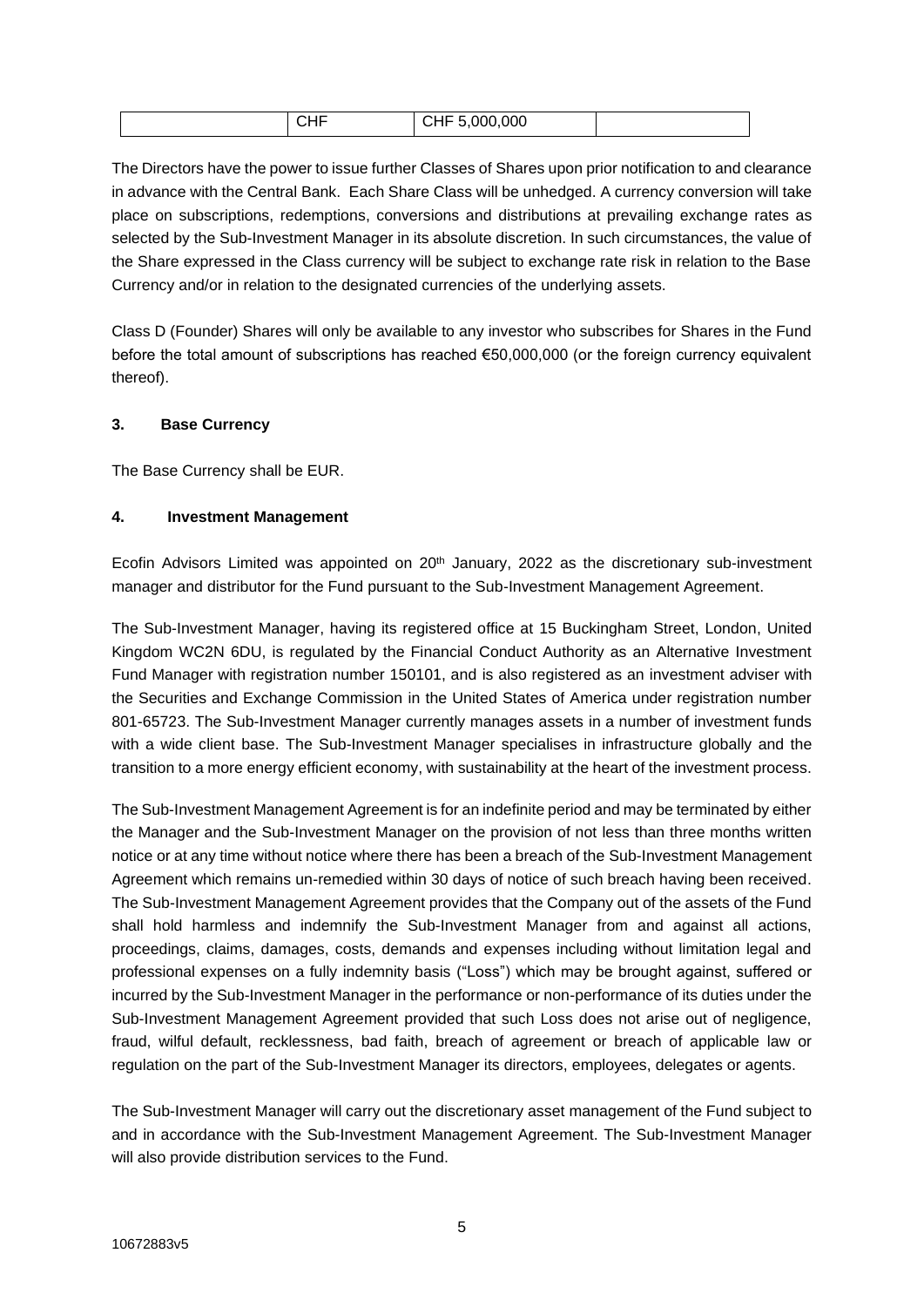# **5. Investment Objective**

The investment objective of the Fund is to achieve a high and secure dividend yield on its portfolio and to realise long-term growth in the capital value of its net assets for the benefit of investors while taking care to preserve capital.

The investment objective of the Fund may only be amended with the prior approval of Shareholders on the basis of a majority of votes cast at a general meeting duly convened or by prior written approval of all Shareholders. In the event of a change of investment objective of the Fund, a reasonable notification period must be provided to enable Shareholders to redeem their Shares prior to the implementation of such change. The Central Bank must approve any amendment to the investment objective of the Fund.

# **6. Investment Policy**

# **This Fund has been classified as promoting environmental or social characteristics under Article 8 of SFDR. The Fund's approach pursuant to Article 8 SFDR can be found in Annex 1 of this Supplement.**

The Sub-Investment Manager believes that the Fund offers investors exposure to sustainable infrastructure sectors globally, principally in OECD developed markets, and a portfolio with an attractive dividend yield with good prospects for real dividend growth.

The Fund's assets will be primarily invested in the equity and equity-related securities (such as ADR, depositary receipts, preferred equities, convertible securities) of economic infrastructure companies in developed countries, although up to 10% of the Fund's net assets may be comprised of investments in debt securities.

For the purposes of investment, economic **i**nfrastructure companies are those that own and operate assets which are essential to the functioning of developed economies and to economic development and growth, notably transportation-related assets such as roads, railways, ports and airports, and utilities. Utilities comprise a substantial proportion of the infrastructure companies of the Fund's net assets, being those involved in the generation, transmission and distribution of electricity including the production of electricity from renewable sources; the transport, storage and distribution of gas; the abstraction, treatment and supply of water and the treatment of waste water; and the provision of environmental services such as recycling and waste management.

The Fund's net assets will be diversified with respect to geography and sub-sectors of the global infrastructure investment universe. Although the Fund's net assets will be comprised principally of investments in companies listed on recognised stock exchanges in the United Kingdom, Continental Europe, the United States, Canada and other OECD countries, the Sub-Investment Manager may invest up to 10% of the Fund's net assets in the securities of companies quoted on recognised stock exchanges in non-OECD countries (which will generally include all emerging markets). The total of the Fund's investments in the United States may amount to 60% of its net assets; the limit for all other countries is 40% of the Fund's net assets although it is highly unlikely that this limit will be reached.

The Fund may invest up to 20% of its net assets in cash and cash-equivalents such as high-quality, short-term debt securities (issuances with less than 12 months to maturity) and money market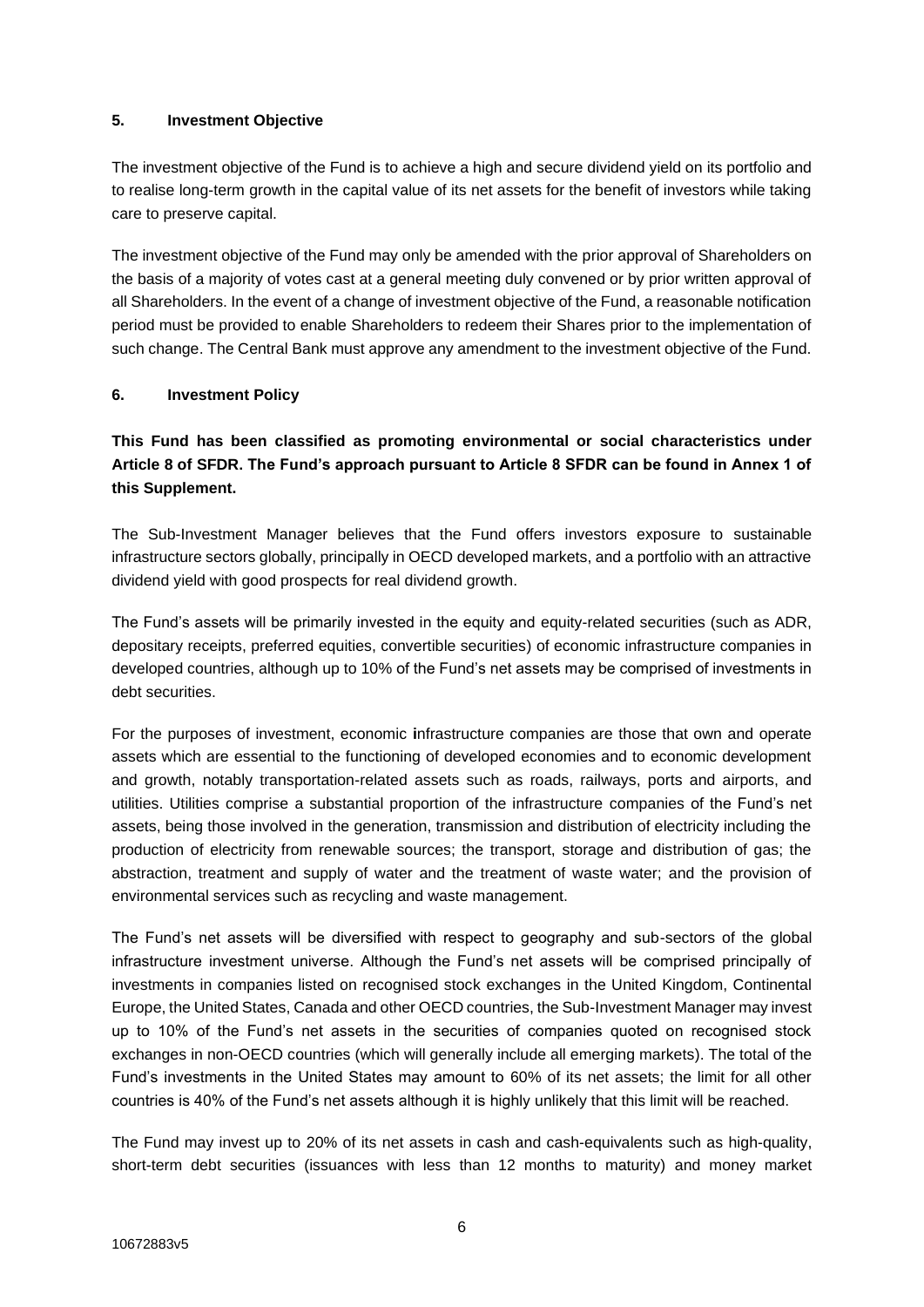instruments, including treasury bills, corporate commercial paper and bank certificates of deposit (i) for temporary defensive purposes in response to adverse market, economic or political conditions and (ii) to retain flexibility in meeting redemptions, paying expenses, and identifying and assessing investment opportunities.

Up to 10% of the Fund's net assets may be comprised of investments in assets of UCITS or other undertakings for collective investment (i.e. alternative investment funds), including UK investment companies.

The Fund may borrow cash provided that such borrowing is on a temporary basis and represents a maximum of 10% of its net assets.

# **7. Investment Strategy and Process**

The Sub-Investment Manager believes that the universe of listed infrastructure companies in which the Fund invests offers investors lower than average volatility and equity market risk, a higher than average dividend yield, and reasonable prospects for earnings growth, all as compared to the MSCI World Index of developed country equity markets.

The Sub-Investment Manager intends to take advantage of the fragmented nature of the global infrastructure sectors – in which most companies are local, regional or national, but not global – to maintain a portfolio diversified with respect to country, sub-sector and company size as well as to political and regulatory risk. The Fund's net assets will be weighted toward investments in regulated or partially regulated infrastructure and utility companies (i.e. utilities that operate monopolistic assets and therefore earn a return established by either governments or independent regulators, such as electricity transmission and distribution lines, gas transport pipelines, airports, etc.) in Europe and North America which have a record of paying an attractive level of dividends and of growing their dividends over time and which are attractively valued.

The electric power, gas distribution and water industries – collectively utilities – are among the world's largest industries. Together with companies which provide transportation infrastructure (roads, railways, ports and airports) and environmental services (waste management and environmental protection and remediation) they provide products and services which are essential to developed societies and economic growth. They are also asset-backed businesses (i.e. where revenues are largely derived from the operation of fixed assets such as power plants or energy networks) in which many companies operate within stable regulatory frameworks, enjoy high barriers to entry and a strong earnings base and are capable of generating strong and sustainable cash flows.

Although the global infrastructure and utility sectors are large ones in economic terms, the structure of the electricity, gas and water industries, for example, varies considerably by region. In Europe, these services are mostly provided by large, listed companies, some of which are partially-owned by national governments, a legacy of the time when they were wholly state-owned. In the United States, in contrast, more than 200 listed companies provide a majority of the electricity consumed by end-users with the remainder being provided by thousands of local utilities owned by municipalities and co-operatives. The gas distribution industry in the United States has a similar structure while the water industry is almost wholly-owned and operated by local governments. With few exceptions, however, in Europe, the United States and other countries, investor-owned utility and infrastructure companies are not multi-national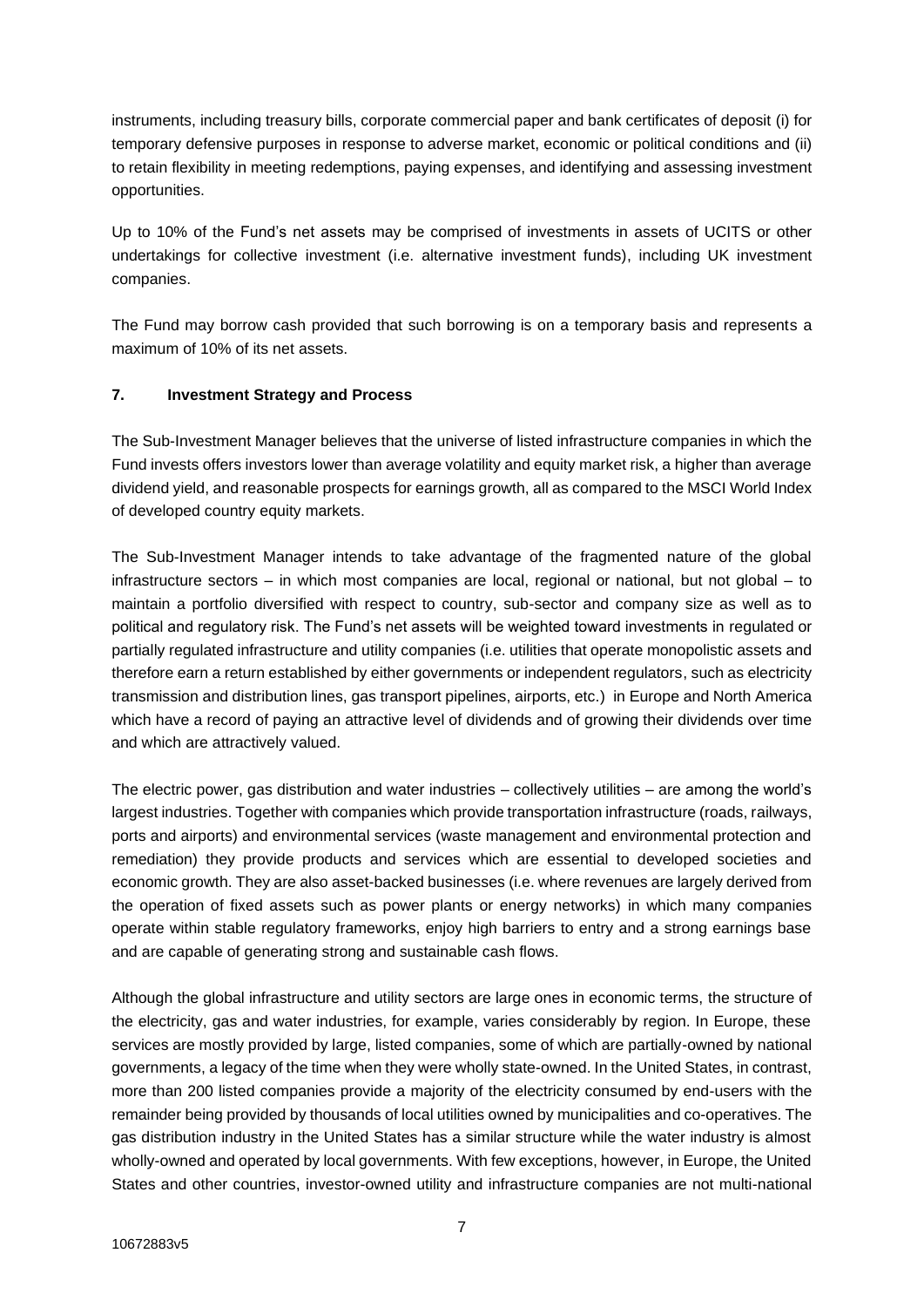companies but, rather, companies whose principal activities are carried out in local, regional or national service areas.

There are in excess of 375 economic infrastructure and utility companies with market capitalisations of over U.S.\$500 million and average daily trading volume of over \$1 million listed on stock exchanges in Europe, North America, Asia Pacific and Latin America and these companies form the core of the Fund's investment universe. As at 1 September, 2021, they had an aggregate market capitalisation in excess of U.S.\$3,840 billion.

The Sub-Investment Manager believes that spending on infrastructure in developed economies will grow strongly in the future, driven by population growth and technological change, but especially by the need to replace ageing infrastructure and to meet emission standards. It expects investment needs will be particularly large in electricity generation and transmission, gas distribution, water supply and treatment, and in transportation infrastructure including roads, airports and rail networks. It also believes that the need to meet emission standards will see a rapid increase in investment in renewable energy and renewable energy infrastructure.

The Sub-Investment Manager believes that investments in regulated or partially regulated utilities will be attractive, both in Europe and the United States. Much of the new investment by utility and, to a lesser extent, infrastructure companies is taking place in regulated environments where the companies can earn an agreed return on their new investments while growing their regulated asset bases. The Sub-Investment Manager believes that this will have a compounding effect and that, as a result, investments in regulated or partially regulated utility and infrastructure companies are attractive on a long-term, total return and risk-adjusted basis.

The Sub-Investment Manager believes that companies with a thorough understanding of, and strategy around, environmental, social and governance (ESG) factors are more capable of mitigating risks and enhancing their performance over the long-term. Knowledge of ESG factors and risks and active ownership are, therefore, integral to the Fund's investment philosophy and process. For each of the portfolio companies in the Fund, the Sub-Investment Manager analyses ESG credentials with a particular focus on principal ESG issues and risks. Examples of the principal ESG issues and risks considered are 1) polluting assets: the Sub-Investment Manager will analyse plans to eliminate polluting assets (timing, financial impact) and engage with management if there is no official plan/target or if the plan is not ambitious enough to meet the investment mandate; 2) minority interest rights: the Sub-Investment Manager will assess whether the shareholding structure is protecting minority shareholders and in doubt engage with the board/management to ensure corporate objectives and incentives are aligned.The Sub-Investment Manager will engage with management to understand the company's direction of travel with respect to resolving any principal ESG issues and risks.

The investment process integrates traditional fundamental analysis (i.e. modelling a company's earnings and financial performance) and a thorough study of ESG factors which the Sub-Investment Manager believes may affect stock valuations and shareholder value, to include, but are not limited to: 1) any impact to the revenues and provisions of the company from the phase out of fossil fuel assets; 2) the level of over- and under-funding of any other significant provisions, including those related to pensions, environmental risks such as wildfires, and asset risks such as nuclear decommissioning costs; 3) any governance risks such as the nature and quality of industry regulators, and the participation of relevant sovereign states or state-owned entities in the equity of the business.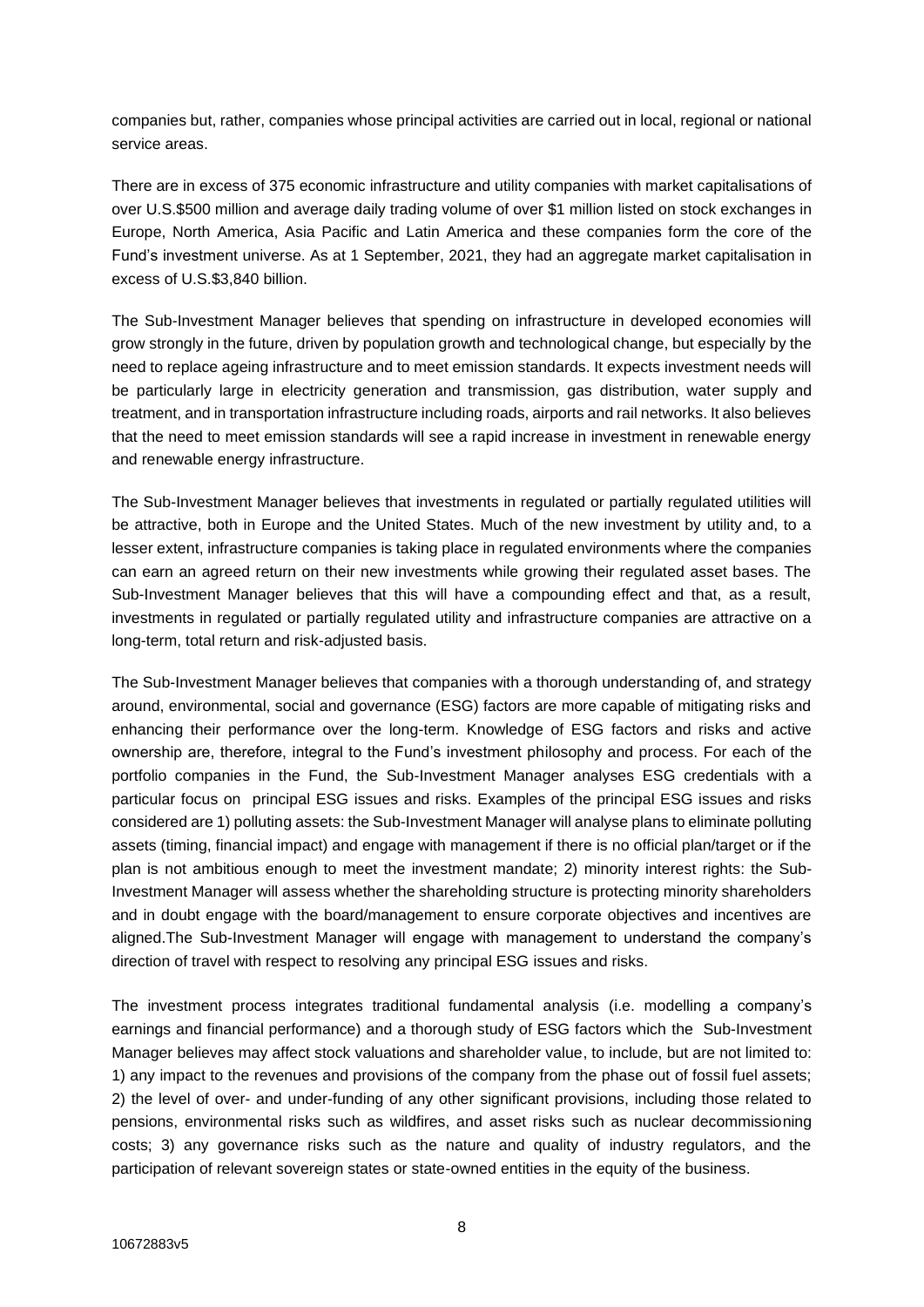The Sub-Investment Manager runs in-depth analysis of ESG factors when these are deemed sufficiently significant to potentially have a material impact on a company's future financial performance. The Sub-Investment Manager will liaise with a company's management directly to gather sufficient information about these risks and what managerial action has been or is being undertaken to overcome them or mitigate them.ESG research is undertaken by the portfolio managers – who are also analysts – rather than by a separate group because the Sub-Investment Manager believes that engagement on environmental and social issues is much more powerful when it comes from the person actually committing the money to the investment, rather than from a separate sustainability team. The Sub-Investment Manager believes that an ESG filter is also a good risk management tool, able to highlight risks that standard models may not catch.

Engagement and proxy voting are integral parts of the Sub-Investment Manager's active management, noting that the intended outcome of corporate engagement is always to maximise shareholder value. Constructive dialogue during site visits and regular meetings and contact with management helps to ensure mutual understanding and response if the Sub-Investment Manager raises issues or concerns. A case-by-case assessment is made for decisions relating to all proxies, corporate actions and events. The case-by-case assessment is undertaken by the Sub-Investment Manager's investment team and will always be concerned with voting to achieve the outcome that creates the best value for shareholders.

The Fund uses the S&P GI Index for comparison purposes in reporting performance to Shareholders.

The Fund is actively managed which means that the Sub-Investment Manager has discretion over the composition of the Fund's portfolio, subject to the Fund's investment objective and policy.

For the avoidance of doubt the Fund does not utilise a sustainablity reference benchmark against which the sustainability performance of the Fund is measured at this time.

The Fund does not intend to use financial derivative instruments ("FDI") or other techniques and instruments for investment purposes, efficient portfolio management or hedging purposes. In the event that the Fund uses FDIs in the future, the Supplement will be updated accordingly and a risk management process will be submitted to the Central Bank prior to the Fund engaging in any FDI transactions in accordance with the requirements of the Central Bank UCITS Regulations and any accompanying guidance.

## **8. Sustainability credentials**

This Fund promotes environmental and social characteristics pursuant to article 8 SFDR, as referred to below and in more detail in Annex 1.

The Fund's portfolio will at all times seek to be 'cleaner' in terms of carbon emissions (tons of CO2 emitted per megawatt hour of generation) than the overall power sector (as measured by the MSCI World Utilities Index). The Sub-Investment Manager uses a third-party ESG data provider to measure each company's carbon emissions performance (percent of generation from renewables and coal and carbon emissions per megawatt hour) compared with the relevant domestic grid(s) and the portfolio's share of total emissions generated by portfolio companies per US\$ invested; these measures are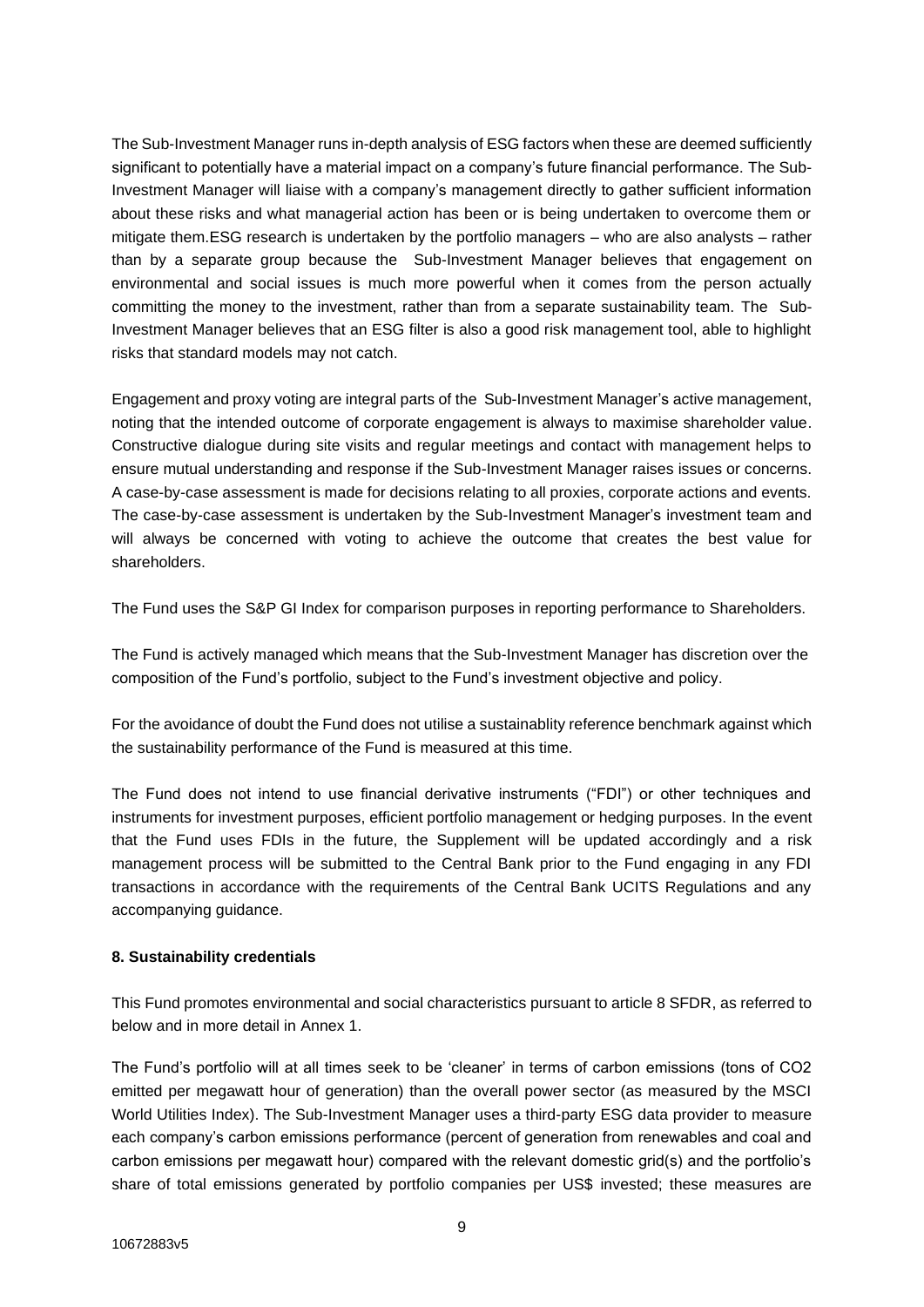compared with the MSCI World Utilities Index, but this does not constitute a reference benchmark.

Sustainability refers to the on-going and thorough assessment of ESG criteria in the course of the Fund's investment analysis and practices and the fact that the Fund's portfolio will be cleaner in terms of CO2 emissions than the power sector at any point in time.

ESG criteria are applied as an analytical tool prior to an investment and on an on-going basis thereafter.

As a summary, the ESG criteria assessed include (but are not limited to) the following, with a more complete list being provided in the SFDR Disclosures in Annex 1:

- Use of industry best-practices
- Commitment to reducing emissions
- Use and re-use of water
- Investment in the maintenance of power and transmission equipment
- Annual environmental impact reporting
- Application of and commitment to safety standards
- **Diversity**
- Commitment to fair labour practices
- Fair treatment of stakeholders
- Board independence
- Financial and strategic transparency
- Alignment of management's and shareholders' interests

## **9. Investment Restrictions**

The general investment restrictions as set out in "**Permitted Investments and Investment Restrictions**" in Appendix I of the Prospectus shall apply. The Fund will only invest in assets that are permitted under the UCITS Regulations. For the avoidance of doubt, the Fund does not invest in unquoted investments or derivatives.

## *General*

The aforementioned description is general in nature and is not intended to be exhaustive. There can be no guarantee that the Sub-Investment Manager's assumptions regarding the availability of investment opportunities will prove accurate or that its investment methods and strategies or any particular investment will be profitable. There is also no assurance that the investment objective of the Fund will be achieved.

## **10. Offer**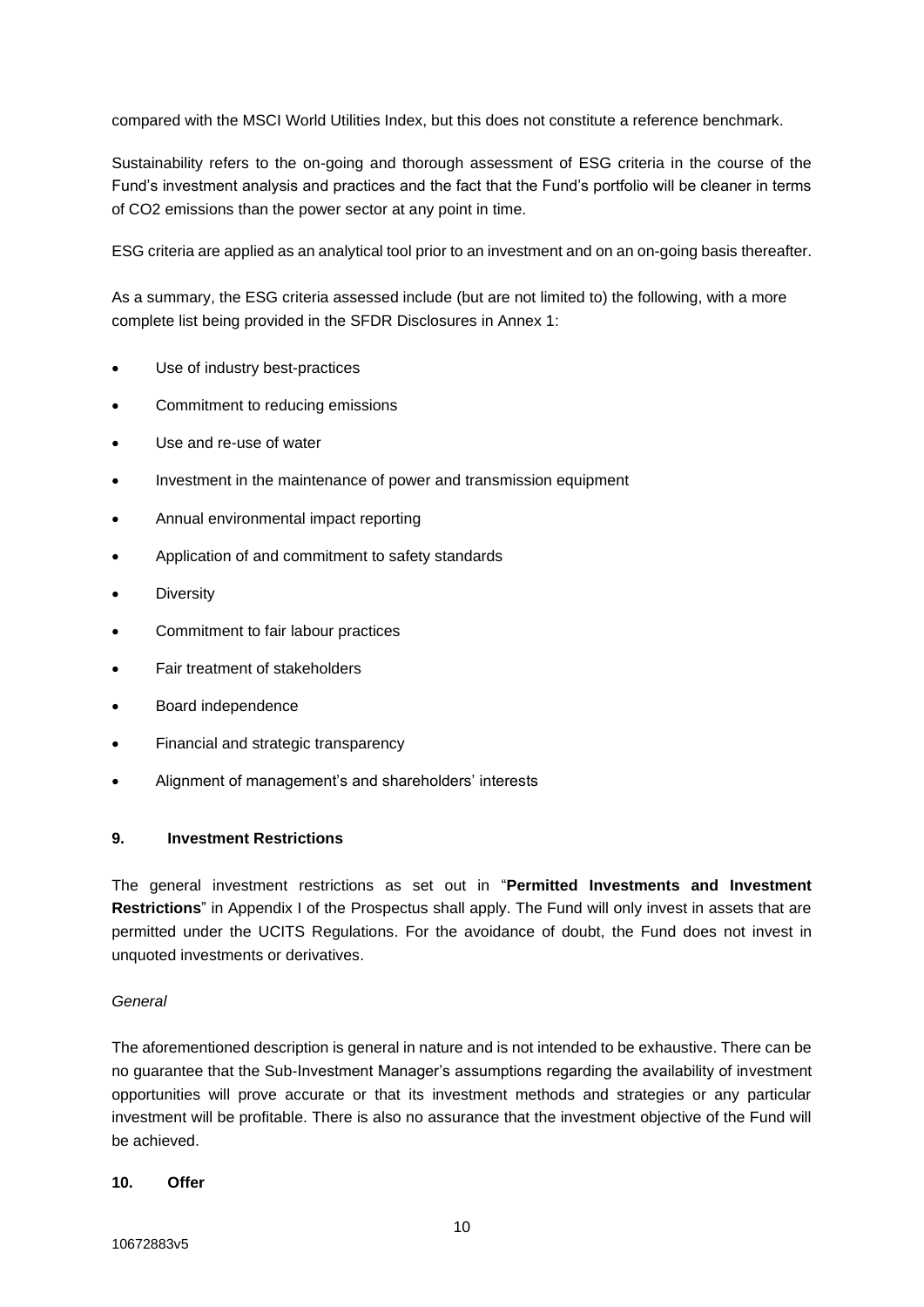# *Initial Offer*

The initial offer period ("**Initial Offer Period"** or **"IOP**") and the initial offer price ("**Initial Offer Price")** per Share for each of the Shares will be as follows;

| <b>Share Class</b>      | <b>Initial Share Price</b> | <b>Start of IOP</b>                 | <b>Close of IOP</b>               |
|-------------------------|----------------------------|-------------------------------------|-----------------------------------|
| Class A (Institutional) | <b>EUR 100</b>             | 21 <sup>st</sup><br>8am<br>January, | $\overline{2}$<br>5pm<br>calendar |
| Accumulating<br>and     | <b>USD 100</b>             | 2022                                | month(s) from the start           |
| Distributing            | <b>GBP 100</b>             |                                     | date of the IOP                   |
|                         | SEK 10,000                 |                                     |                                   |
|                         | NOK 10,000                 |                                     |                                   |
|                         | <b>CHF 100</b>             |                                     |                                   |
| Class B (Retail)        | <b>EUR 100</b>             | 21 <sup>st</sup><br>8am<br>January, | $\overline{2}$<br>calendar<br>5pm |
| Accumulating<br>and     | <b>USD 100</b>             | 2022                                | month(s) from the start           |
| Distributing            | <b>GBP 100</b>             |                                     | date of the IOP                   |
|                         | <b>SEK 10,000</b>          |                                     |                                   |
|                         | NOK 10,000                 |                                     |                                   |
|                         | <b>CHF 100</b>             |                                     |                                   |
| Class C (Platforms)     | <b>EUR 100</b>             | 21 <sup>st</sup><br>8am<br>January, | $\overline{2}$<br>calendar<br>5pm |
| Accumulating<br>and     | <b>USD 100</b>             | 2022                                | month(s) from the start           |
| Distributing            | <b>GBP 100</b>             |                                     | date of the IOP                   |
|                         | <b>SEK 10,000</b>          |                                     |                                   |
|                         | NOK 10,000                 |                                     |                                   |
|                         | <b>CHF 100</b>             |                                     |                                   |
| Class D (Founder)       | <b>EUR 100</b>             | 21 <sup>st</sup><br>8am<br>January, | $\overline{2}$<br>calendar<br>5pm |
| Accumulating<br>and     | <b>USD 100</b>             | 2022                                | month(s) from the start           |
| Distributing            | <b>GBP 100</b>             |                                     | date of the IOP                   |
|                         | <b>SEK 10,000</b>          |                                     |                                   |
|                         | NOK 10,000                 |                                     |                                   |
|                         | <b>CHF 100</b>             |                                     |                                   |

The Initial Offer Period may be extended or shortened at the discretion of the Directors or the directors of the Management Company. The Central Bank will be notified in advance of any such extension if subscriptions for the Shares have been received during the relevant Initial Offer Period and otherwise on a yearly basis.

# *Subsequent Offer*

After the closing of the Initial Offer Period, the relevant Share Class will be issued at their Net Asset Value per Share (plus any applicable duties or charges).

# **11. Minimum Initial Subscription Amount**

The Directors are entitled to impose a Minimum Initial Subscription Amount in respect of each Class of Shares. The Minimum Initial Subscription Amount in respect of each Class of Shares is outlined at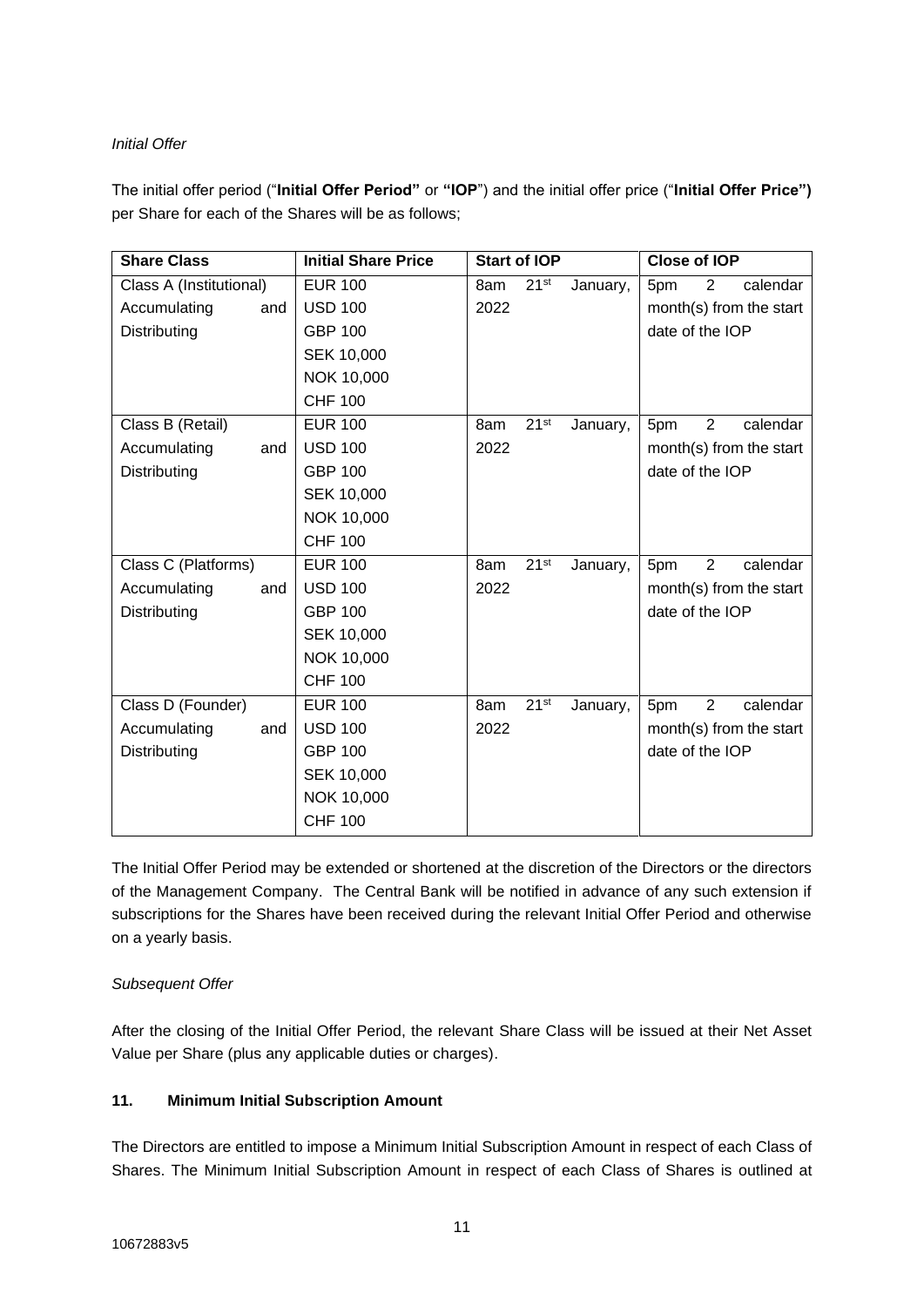Section 2 of this Supplement.

The Directors reserve the right to differentiate between Shareholders and to waive or reduce the Minimum Initial Subscription Amount for certain investors having regard to the equitable treatment of Shareholders.

# **12. Application for Shares**

During the relevant initial offer period a duly completed Application Form, including supporting documentation in relation to anti-money laundering prevention checks, must be received by the Administrator no later than 4 p.m. (Irish time) on the closing date of the initial offer period for the relevant Class. Cleared funds in respect of the subscription monies must be received for the account of the Fund no later than 4 p.m. on the last day of the relevant initial offer period. Following the close of the relevant initial offer period, applications in respect of the Fund received by the Administrator prior to the Subscription Dealing Deadline before the relevant Dealing Day will be dealt with on that Dealing Day. If any application is received after the Subscription Dealing Deadline, it will be deemed to have been received in respect of the next Dealing Day and dealt with accordingly. The Directors may, at their discretion, resolve to accept applications received after the Subscription Dealing Deadline but prior to the Valuation Point, in exceptional circumstances. Following the close of the relevant initial offer period, confirmed cleared funds must be received three (3) Business Days after the relevant Dealing Day (the "**Settlement Date**") as further detailed in the Section "**Timing of Payment**" below. For further information on the application procedure Shareholders' attention is drawn to the Section of the Prospectus entitled "**The Shares**" and the sub-section therein entitled "**Application Procedure**" which outlines further information on the application procedure to be followed.

**Shares in the Company will only be issued to an investor when full supporting documentation in relation to anti-money laundering prevention checks has been received to the satisfaction of the Company and the Administrator.** 

No redemptions will be paid until the original Application Form and such other papers as may be required by the Administrator have been received and all anti-money laundering procedures have been completed and received at the time of subscribing for the Shares and as and when requested by the Company during the life of an investor's investment, to the satisfaction of the Company and the Administrator.

Subsequent applications to purchase Shares following the initial subscription may be made to the Administrator by mail or facsimile or posted by electronic dealing (such as SWIFT or file transfer protocol and subject to prior agreement with the Administrator and to the exclusion of unsecured or deemed unsecured media such as e-mails) ("**Electronic Application**") or such other means as may be permitted by the Directors and agreed with the Administrator in accordance with the requirements of the Central Bank without a requirement to submit original documentation. The Directors or the Administrator reserves the right to refuse dealing by any means it considers as non-compliant or not technically feasible. Subsequent applications should contain such information as may be specified from time to time by the Administrator.

Amendments to a Shareholder's registration details and payment instructions will only be made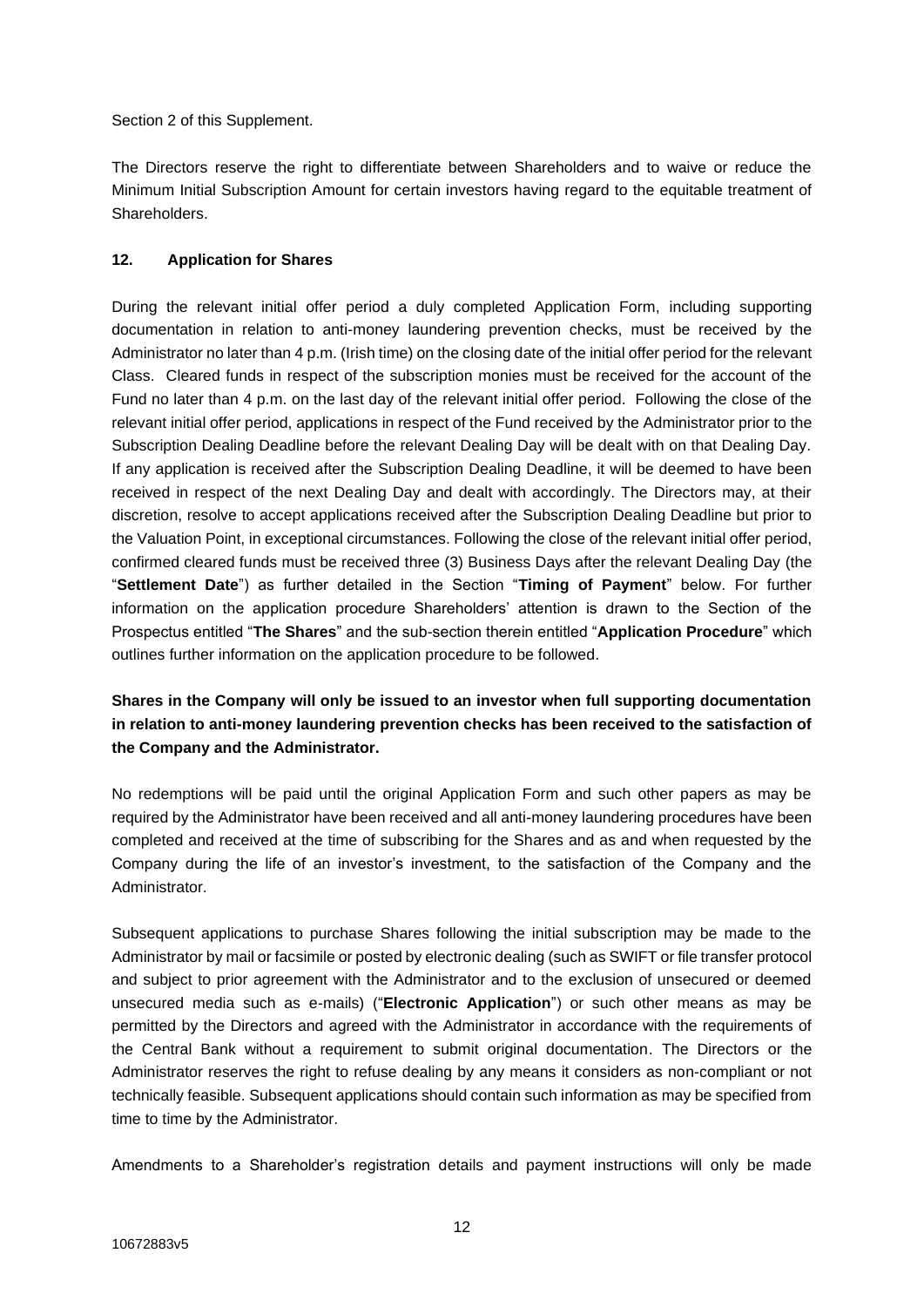following receipt of original written instructions from the relevant Shareholder.

#### **Fractions**

Subscription monies representing less than the subscription price for a Share will not be returned to the investor. Fractions of Shares will be issued where any part of the subscription monies for Shares represents less than the subscription price for one Share, provided however, that fractions shall not be less than 0.001 of a Share.

Subscription monies, representing less than 0.001 of a Share will not be returned to the investor but will be retained by the Company in order to defray administration costs.

#### **Method of Payment**

Subscription payments net of all bank charges should be paid by SWIFT transfer to the bank account specified in the Application Form. No interest will be paid in respect of payments received in circumstances where the application is held over until a subsequent Dealing Day.

## **Currency of Payment**

Subscription monies are payable in the currency of denomination of the relevant Class. The Company will not accept applications for Shares in currencies other than the currency of denomination of the relevant Class in which the applicant has elected to apply for Shares.

#### **Timing of Payment**

Payment in respect of subscriptions must be received in cleared funds by the Administrator no later than the Settlement Date. If payment in cleared funds in respect of a subscription has not been received by the relevant time, the Company or its delegate may cancel the subscription. The Company reserves the right to cancel, or to instruct its delegate to cancel, without notice any contract for which payment has not been received by the Settlement Date and to recover any losses incurred. The Company may charge the applicant or, if the applicant is a Shareholder, redeem or sell all or part of his holding of Shares and use the proceeds thereof to satisfy and make good any loss, cost, expense or fees suffered by the Company as a result of non-receipt of such funds. In addition, settlement is conditional upon all the appropriate documentation being received by the Company or its delegate prior to the Subscription Dealing Deadline in the required format with all details correct and with valid authorization. Shareholders are invited to carefully review the risk factor entitled "**Non-Payment of Subscription Monies**", under the section "**Risk Factors**" of the Prospectus.

## **Confirmation of Ownership**

Written confirmation of each purchase of Shares will normally be sent to Shareholders within 4 Business Days of the relevant Dealing Day. Title to Shares will be evidenced by the entering of the investor's name on the Company's register of Shareholders and no certificates will be issued.

#### **13. Redemption of Shares**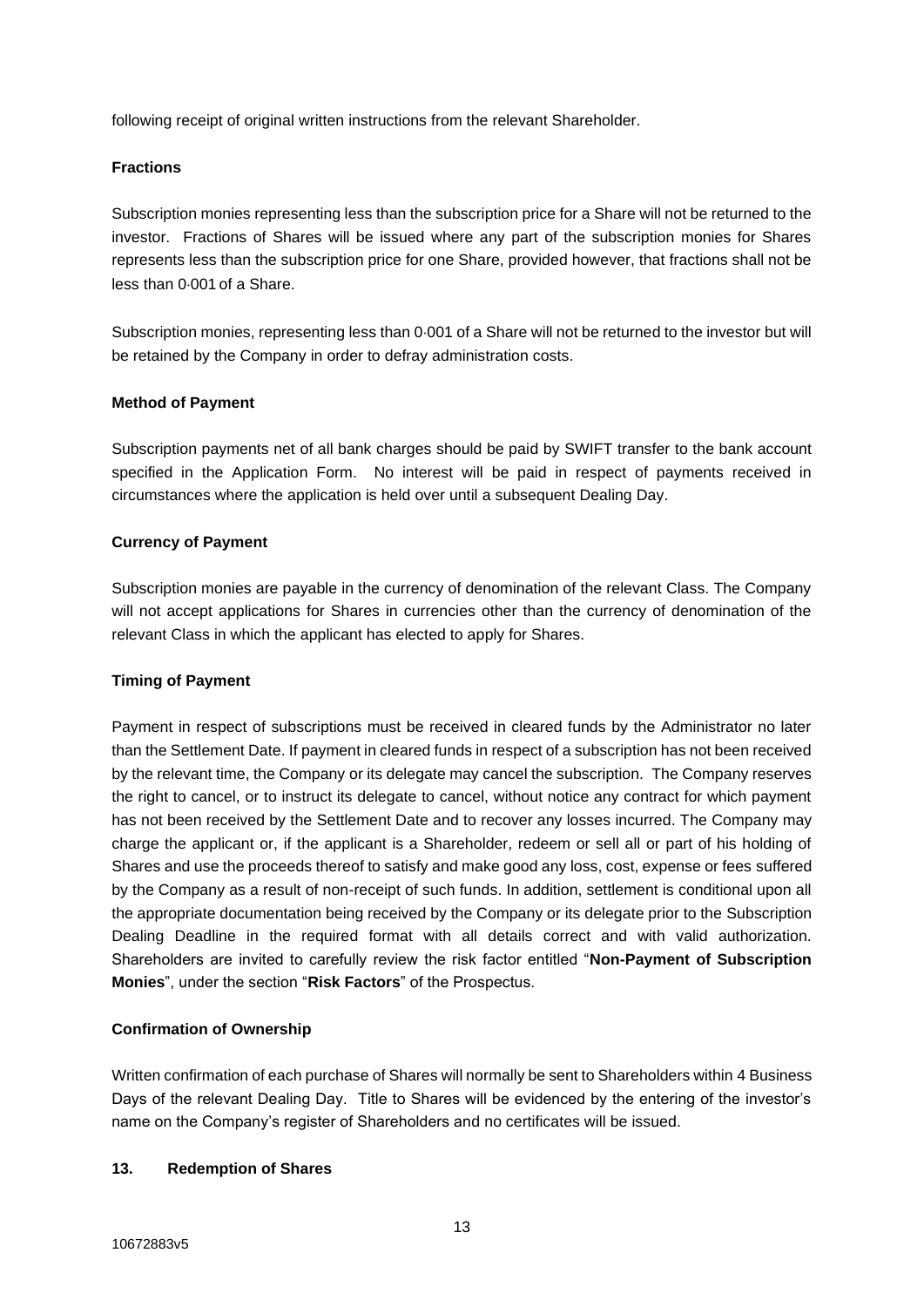#### **Redemption of Shares**

Shareholders may redeem their Shares on any Dealing Day at the Net Asset Value per Share on the relevant Dealing Day (less any applicable duties or charges) (save during any period when the calculation of Net Asset Value is suspended). Redemption requests for Shares received by the Administrator before the Redemption Dealing Deadline will be dealt with on that Dealing Day. Redemption requests received after the Redemption Dealing Deadline will, at the discretion of the Directors, be deemed to have been received in respect of the next Dealing Day and dealt with accordingly. Shareholders' attention is drawn to the Section of the Prospectus entitled "**The Shares**" and the sub-section therein entitled "**Redemption of Shares**" which outlines further information on the redemption procedure to be followed. The Directors may, at their discretion, resolve to accept redemption requests received after the Redemption Dealing Deadline but prior to the Valuation Point, in exceptional circumstances.

In addition to standard dealing by mail or facsimile, redemption orders can also be posted by electronic dealing such as SWIFT or file transfer protocol ("**Electronic Request**") and subject to prior agreement with the Administrator and to the exclusion of unsecured or deemed unsecured media such as e-mails. The Directors or the Administrator reserves the right to refuse any means of dealing it considers as not compliant or not technically feasible.

The redemption price per Share shall be the Net Asset Value per Share.

#### **Method of Payment**

Redemption payments will be made to the bank account detailed on the Application Form or as subsequently notified to the Administrator in writing. Redemption payments following processing of instructions received by facsimile will only be made to the account of record of a Shareholder.

## **Currency of Payment**

Shareholders will normally be repaid in the currency of denomination of the Class from which the Shareholder has redeemed Shares.

#### **Timing of Payment**

Redemption proceeds in respect of Shares will normally be paid within five (5) Business Days of the relevant Dealing Day (and in any event should not exceed ten (10) Business Days from the relevant Dealing Deadline) provided that all the required documentation has been furnished to and received by the Administrator.

#### **Withdrawal of Redemption Requests**

Requests for redemption may not be withdrawn save with the written consent of the Company or its authorised agent or in the event of suspension of calculation of the Net Asset Value of the Fund.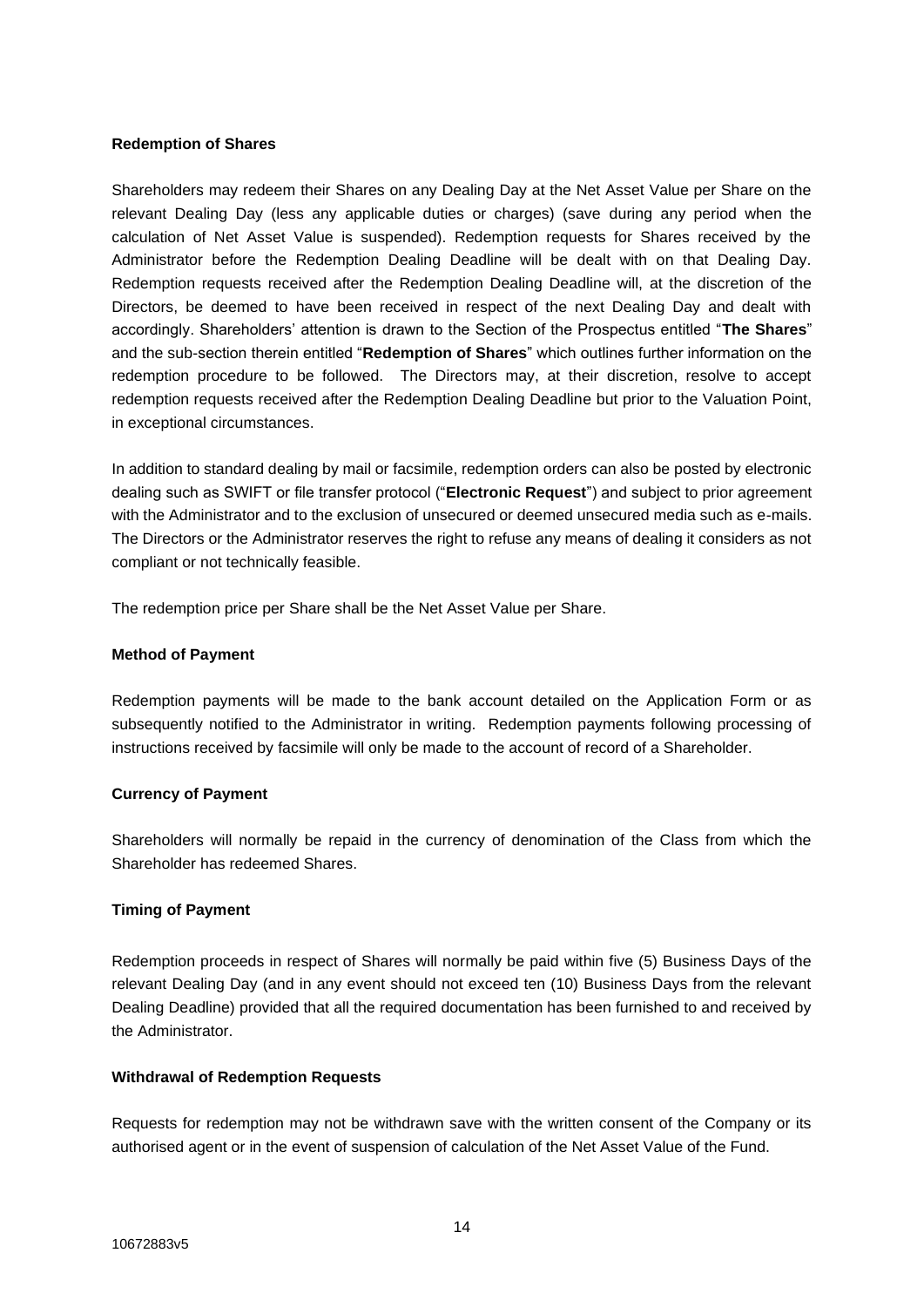# **Compulsory/Total Redemption**

Shares of the Fund may be compulsorily redeemed and all the Shares may be redeemed in the circumstances described in the Prospectus under the sub-headings "**Compulsory Redemption of Shares**" and "**Total Redemption of Shares**".

# **14. Conversion of Shares**

Subject to the Minimum Initial Subscription Amounts of the relevant Fund or Class, Shareholders may request conversion of some or all of their Shares in one Fund or Class to Shares in another Fund or Class or another Class in the same Fund in accordance with the procedures specified in the Prospectus under the heading "**Conversion of Shares**" applicable to a particular Class or Fund. Requests for conversion of Shares in a Class to another Class in the Fund should be made to the Administrator prior to the Redemption Dealing Deadline and in the case of conversion of Shares in the Fund to another Fund prior to the earlier of the Redemption Dealing Deadline and the dealing deadline for subscriptions in the other Fund by facsimile, written communication or electronically (in such format or method as shall be agreed in writing in advance with the Administrator and subject to and in accordance with the requirements of the Administrator and the Central Bank) or such other means as may be permitted by the Directors and should include such information as may be specified from time to time by the Administrator.

# **15. Dividend Policy**

## *Accumulating Classes*

It is not the current intention of the Directors that dividends be recommended for payment to Shareholders in the Fund. If dividends are to become payable, Shareholders will be notified in advance and full details will be provided in an updated Supplement for the Fund.

## *Distributing Classes*

The Directors may, in their absolute discretion, declare a quarterly dividend (in June, September, December and March of each year) in respect of the Distributing Share Classes. The amount of such distributions will be at the discretion of the Directors, together with the Manager, and will only be paid out of the Fund's net investment income return (i.e. income from dividends, interest or otherwise, less the Fund's accrued expenses for the accounting period).

Distributions will be applied in cash. Cash payments for Shareholders will be paid in the currency of the relevant Shares on the relevant payment date by bank transfer to the Shareholders on the share register on the relevant ex-dividend date, to the account specified by Shareholders on the Application Form and provided the original Application Form has been received from the Shareholder and all documentation required by the Administrator in the required format, including any documents in connection with antimoney laundering and anti-terrorist financing procedures, have been received and anti-money laundering and anti-terrorist financing checks have been completed.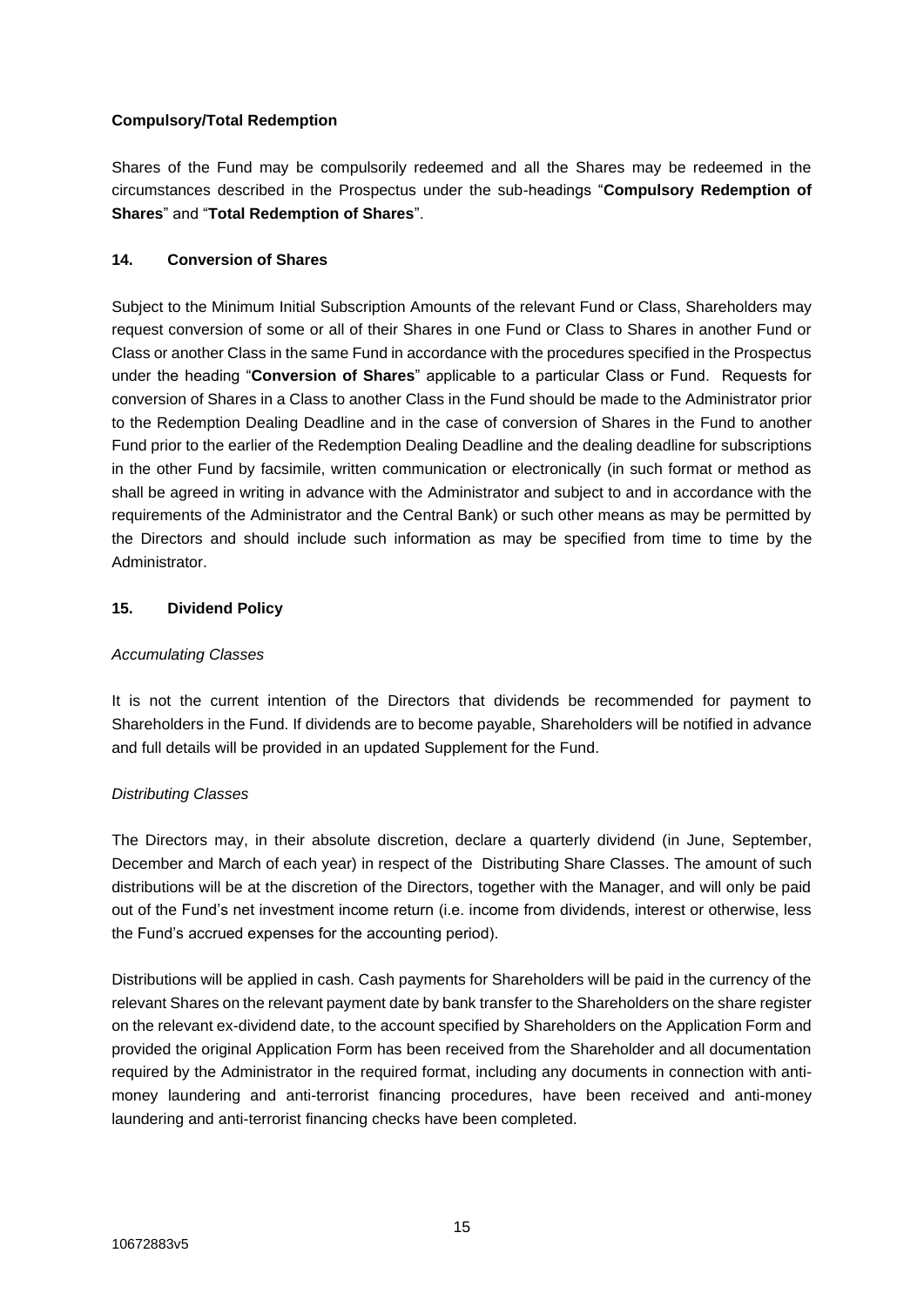Any dividend unclaimed after six years from the date when it first became payable shall be forfeited automatically and will revert to the Fund without the necessity for any declaration or other action by the Company.

# **16. Suspension of Dealing**

Shares may not be issued, redeemed or converted during any period when the calculation of the Net Asset Value of the relevant Fund is suspended in the manner described in the Prospectus under the heading "**Suspension of Valuation of Assets**". Applicants for Shares and Shareholders requesting redemption and/or conversion of Shares will be notified of such suspension and, unless withdrawn, applications for Shares will be considered and requests for redemption and/or conversion will be processed as at the next Dealing Day following the ending of such suspension.

# **17. Fees and Expenses**

# **Establishment Expenses**

All fees and expenses relating to the establishment of the Fund will be borne by the Fund. Such fees and expenses are estimated not to exceed an amount of €50,000 and may be amortised over the first five Accounting Periods of the Company and in such manner as the Directors in their absolute discretion deem fair.

## **Management, Custodial and Administration Expenses**

The aggregate fees and expenses payable out of the assets of the Fund in respect of the provision of management (including (1) investment management fees payable to the Sub-Investment Manager as described under the heading "Investment Management Fees" below, (2) Research Costs (as described below), (3) administration and (5) third party services, which are subject to a minimum fee of €155,000, will not exceed (i)135 basis points per annum of the Net Asset Value of the Fund for the Class D (Founder) Shares; (ii) 160 basis points per annum of the Net Asset Value of the Fund for the Class A (Institutional) Shares, and (ii) will not exceed 200 basis points per annum of the Net Asset Value of the Fund for Classes B (Retail) Shares and C (Platform) Shares. This will include (i) any fees and expenses payable to each of the Manager, the Sub-Investment Manager, the Administrator and the Depositary in respect of the provision of services to the Fund (the "**Service Provider Fees**") and (ii) the fees and expenses of each of the Company Secretary, the Money Laundering Reporting Officer for the Company, the fees payable to the Auditors and the Directors (the "**Third Party Fees**"). The Service Provider Fees shall accrue and shall be payable out of the assets of the Fund on a monthly basis. The Third Party Fees shall accrue and shall be payable out of the assets of the Fund on a monthly basis or otherwise on an annual basis as may be agreed from time to time. In instances where the actual fees incurred at Class level are less than the maximum fees outlined above, the difference shall be returned to the Fund for the benefit of Shareholders.

Any additional fees and operating expenses of the Company which may be borne by the Fund (other than those detailed above or below) are set out in detail under the heading "**Fees and Expenses**" in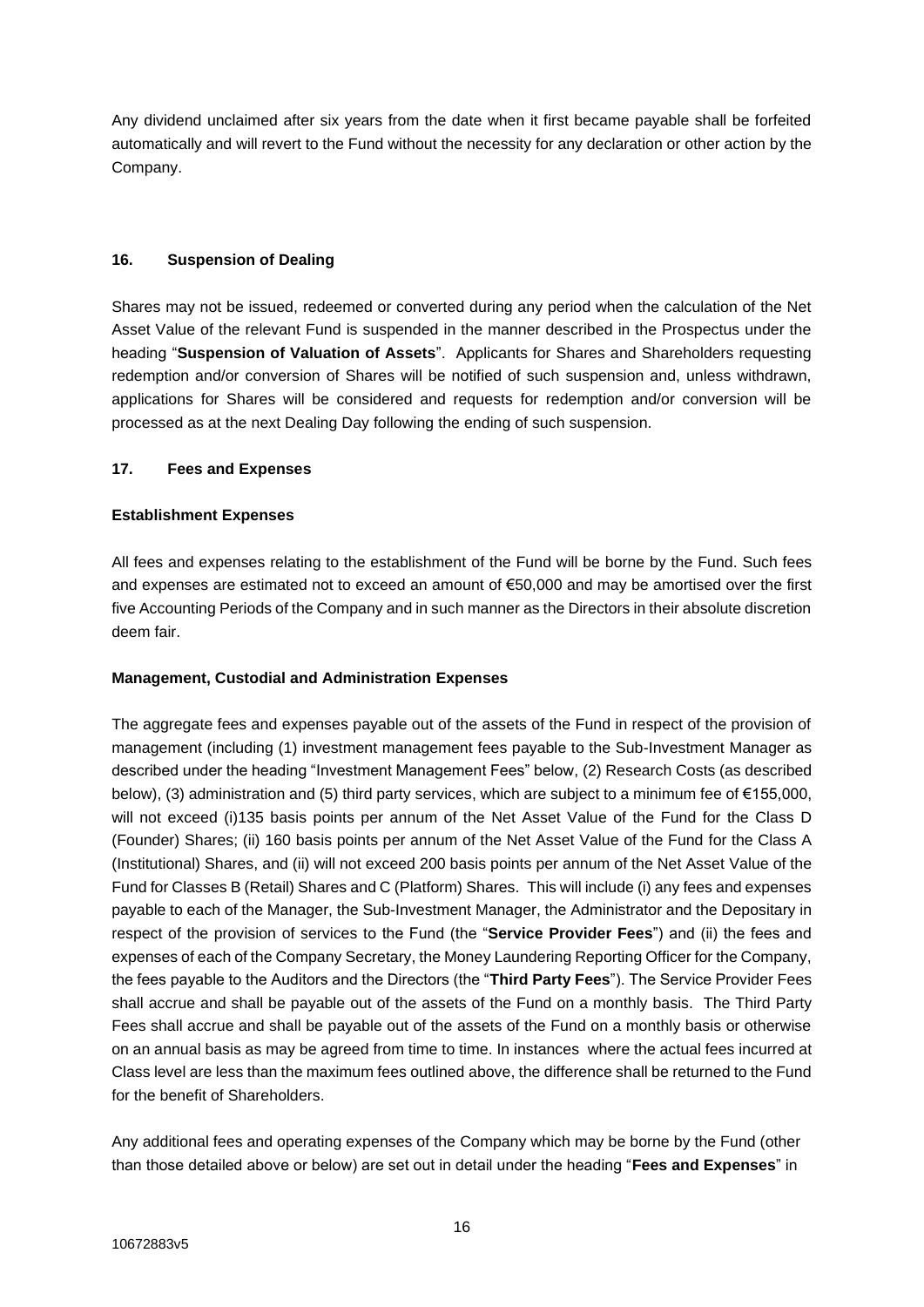the Prospectus.

Each of the Manager, the Administrator, the Depositary and the third-party service providers referred to above will also be reimbursed for all reasonable out-of-pocket expenses incurred on behalf of the Company in the performance of its duties. The Depositary will also charge transaction fees and subcustodian fees and expenses at normal commercial rates.

## **Research Costs**

Pursuant to MiFID II, the Sub-Investment Manager incurs research costs when acquiring specialist thirdparty research for the Fund when executing the investment program of the Fund. These research services may include published research notes or reports, other material or services suggesting or recommending an investment strategy or trade ideas, macroeconomic analysis, and access to research analysts or industry experts (including expert networks). The Sub-Investment Manager considers that access to research services and materials is integral to its ability to execute the investment program, and that such services and materials will inform, and add value to, the Sub- Investment Manager's investment decisions made on behalf of the Fund. The Sub-Investment Manager has opened and maintained one or more research payment accounts to facilitate the payment for research services.

The research payment account will be funded by a direct charge to the Fund based on a research budget set by the Sub-Investment Manager and agreed by the Company, which is within the basis point parameters provided below.

The Sub-Investment Manager has adopted internal arrangements, including a methodology for valuing research, such as criteria used to assess its quality and usefulness in the investment process. The Sub-Investment Manager's policy is to calculate research budgets for each investment strategy employed by the Sub-Investment Manager on behalf of one or more accounts, including the Fund. The budgets are formulated based on factors such as the anticipated level of research usage, range and complexity of research products and services required in the investment process, asset classes, and emphasis on particular sectors or geographies. The costs of research are allocated between the accounts based on a fair allocation methodology.

The research costs of the Fund, will not exceed: (a) 15 basis points per annum where assets under management for the Fund are up to \$50 million, (b) 10 basis points per annum where assets under management for the Fund are between \$50 million and \$100 million; (c) 8.5 basis points per annum where assets under management for the Fund are between \$100 million and \$200 million; and (d) 6 basis points per annum where assets under management for the Fund exceed \$200 million.

## **Investment Management Fees**

The Sub-Investment Manager is entitled to charge a monthly investment management fee (the "**Investment Management Fee**") up to the percentage specified in the Section 2 of this Supplement for each Class. The Investment Management Fee shall be calculated and accrue daily and be payable monthly in arrears and shall be payable out of the assets of the Fund.

The Sub-Investment Manager may, at its discretion, contribute from its own assets directly towards the expenses attributable to the establishment and/or operation of the Fund and/or the marketing,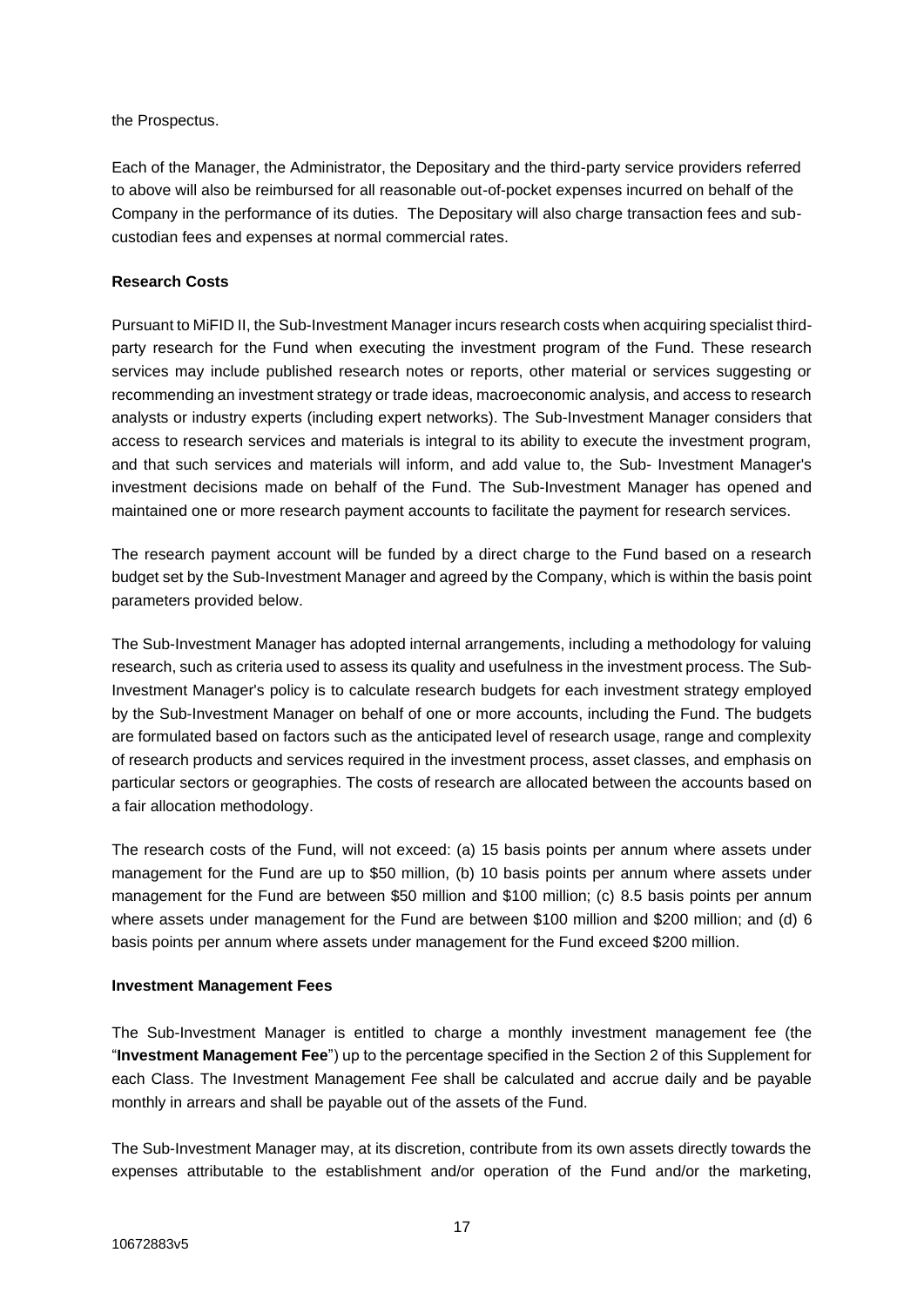distribution and/or sale of the Shares. The Sub-Investment Manager also may, from time to time at its sole discretion, use part of its Investment Management Fee to remunerate certain third party distributors, financial intermediaries and may pay reimbursements or rebates to certain institutional shareholders in circumstances where its fees are charged directly to such intermediaries and/or institutional shareholders and not to the Fund.

There are no performance fees.

The Sub-Investment Manager also may, from time to time at its sole discretion, use part of its Investment Management Fee to remunerate certain financial intermediaries and may pay reimbursements or rebates to certain eligible shareholders in circumstances where they have entered into distribution agreements.

# **Distribution Fee**

The Sub-Investment Manager will not charge additional fees for the provision of distribution services to the Fund. However, the fees of any sub-distributors or Paying Agent shall be paid out of the assets of the Fund at normal commercial rates.

# **Conversion Fee**

The Directors do not currently intend to impose a conversion fee.

# **18. Risk Factors**

Investors should recognise that investing in the Fund involves special considerations not typically associated with investing in other financial instruments. The Fund's investment strategy carries considerable risks. The Fund follows investment strategies which seek to produce consistent positive returns irrespective of market returns and therefore an investment in the Fund may not be suitable for all investors.

Investment in the Fund carries with it a high degree of risk. The value of Shares (and the income from them) may go down as well as up and investors may not get back, on redemption or otherwise, the amount originally invested or any amount at all. The following factors should be carefully considered by investors.

Investment in the Fund carries with it a degree of risk including, but not limited to, the risks described in the "**Risk Factors**" section of the Prospectus.

**These investment risks are not purported to be exhaustive and potential Shareholders should review the Prospectus and this Supplement carefully and consult with their professional advisers before making an application for Shares**. There can be no assurance that the Fund will achieve its investment objective. In addition, the following risk factors apply to the Fund:

**Equity Risk**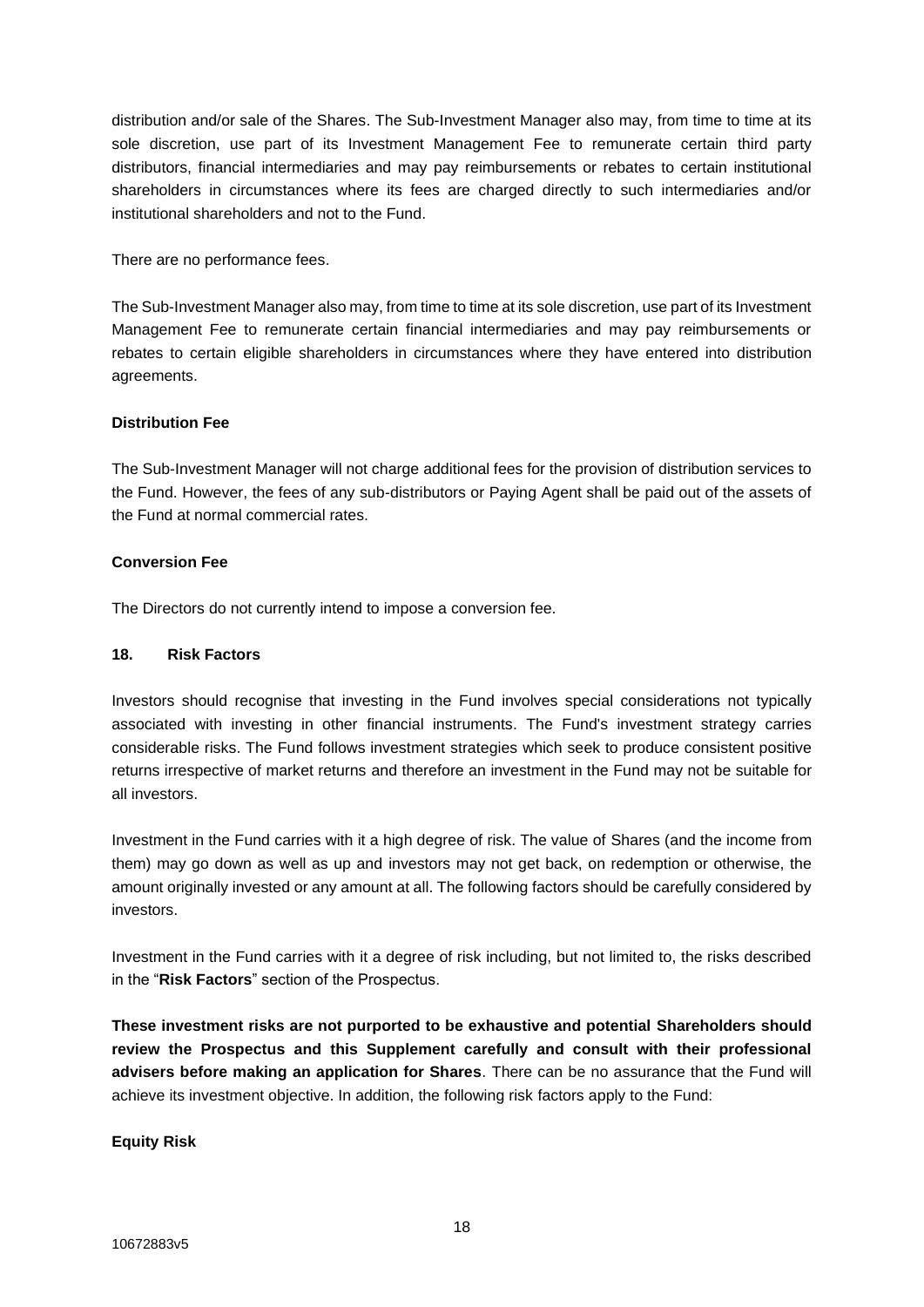Investing in equities (which include common stock and preferred stock) may offer a higher rate of return than those investing in debt securities or other types of investments. However, the risks associated with investments in equities may also be higher, because the investment performance of equities depends upon factors which are difficult to predict. Such factors include the possibility of sudden or prolonged market declines which are not specifically related to the particular company or issuer owing to adverse economic conditions, changes in interest rates or currency rates or general outlook for corporate entities and risks associated with individual companies or issuers. The fundamental risk associated with any equity portfolio is the risk that the value of the investments it holds might suddenly and substantially decrease in value as a result in changes in a company's financial position and overall market and economic conditions.

# **Trading Risks**

All trading activities risk the loss of capital. While the Sub-Investment Manager attempts to moderate these risks through the Fund's investment program and risk management techniques, there can be no assurance that the Fund's investment and trading activities will be successful or that Shareholders of the Fund will not suffer losses.

Depending upon the investment strategies employed and market conditions, the Fund may be adversely affected by unforeseen events involving such matters as political crises, changes in currency exchange rates, interest rates and other events. Although the Sub-Investment Manager intends to implement derisking techniques to manage investment risk, there can be no assurance that such techniques will be successful.

#### **Portfolio Volatility**

The value of the Fund's portfolio may decrease if the value of financial instruments traded by the Sub-Investment Manager decrease. The value of the Fund's portfolio could also decrease if the overall market declines. If this occurs, the Fund's NAV may also decrease. Certain market segments, in which the Sub-Investment Manager may invest, may be characterized by above average price volatility and rapid change of sector-specific market conditions. The Fund's Shareholders may be, therefore, exposed from time to time to relatively volatile performance curve and may experience negative performance during periods of unfavorable market situation, or in the instances of negative correlation between the U.S. securities market and the securities markets in other countries.

#### **Market Risk**

The success of the activities of the Fund is affected by general economic and market conditions, such as interest rates, availability of credit, inflation rates, economic uncertainty, changes in laws, trade barriers, currency exchange controls and national and international political circumstances. These factors may affect the level and volatility of the price of securities and the liquidity of the Fund's investments.

#### **Market Disruptions**

The Fund may incur major losses in the event of disrupted markets and other extraordinary events which may affect markets in a way which is inconsistent with historical pricing relationships. The risk of loss from a disconnect with historical prices is compounded by the fact that in disrupted markets many positions become illiquid, making it difficult or impossible to close out positions against which the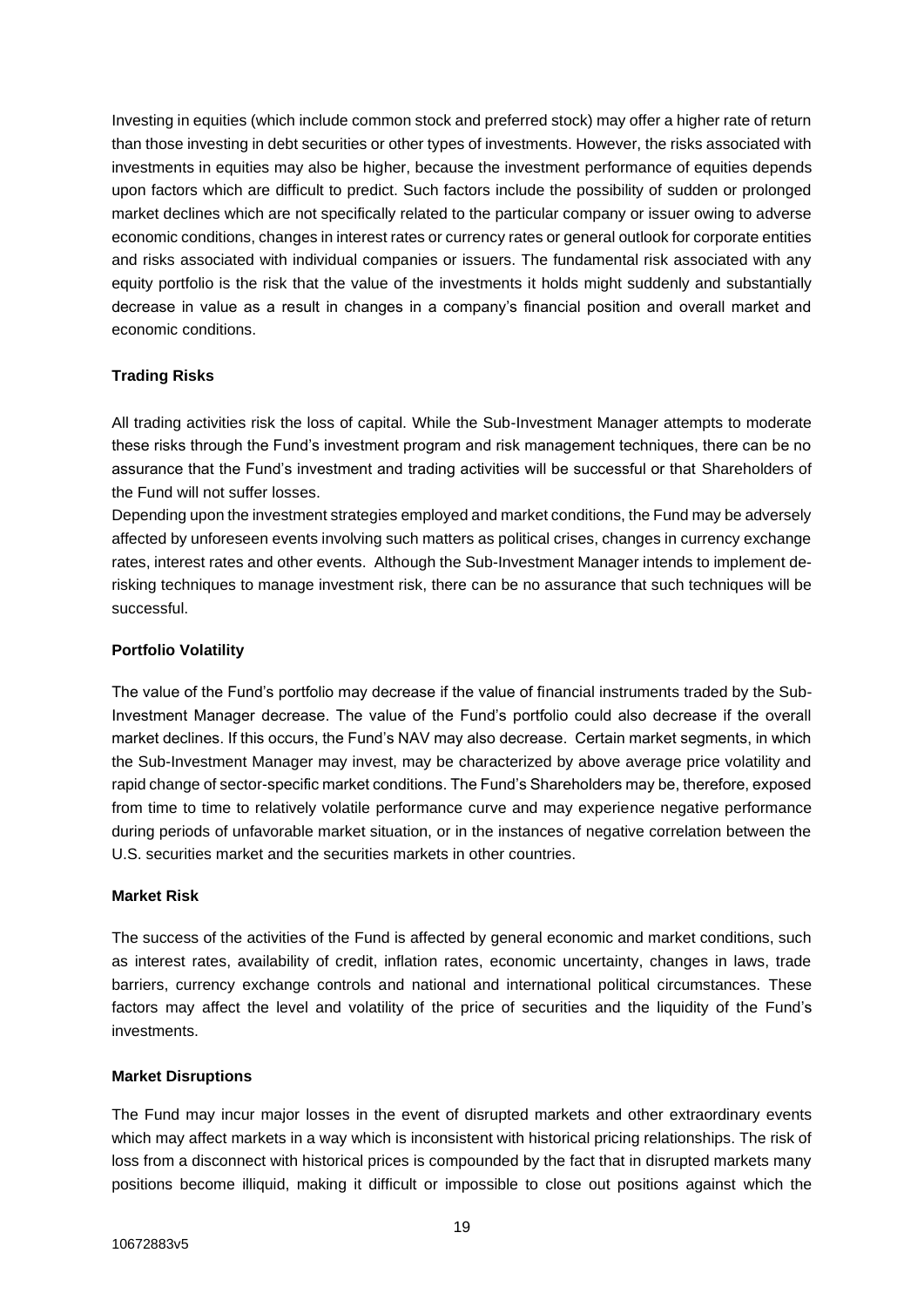markets are moving.

In addition, market disruptions caused by unexpected political, military and terrorist events may from time to time cause dramatic losses for the Fund and such events can result in otherwise historically lowrisk strategies performing with unprecedented volatility and risk. A financial exchange may from time to time suspend or limit trading. Such a suspension could render it difficult or impossible for the Fund to liquidate affected positions and thereby expose it to losses. There is also no assurance that offexchange markets will remain liquid enough for the Fund to close out positions.

## **Lack of control and reliance on the Sub-Investment Manager**

Shareholders will have no right to participate in the daily management of the Fund or in the control of its daily business. Accordingly, no person should purchase any Shares unless he/she/it understands that the Sub-Investment Manager is responsible for the discretionary investment management of the assets of the Fund. The Fund's success will depend upon the ability of the Sub-Investment Manager to implement its investment policy and strategy so as to achieve the investment objective. The death, disability or withdrawal of one or more of the key employees of the Sub-Investment Manager, or the financial or operational difficulties of the Sub-Investment Manager could adversely affect the Fund.

# **Risks specific to the investment universe of the Fund:**

**Commodity Price Volatility Risk**. The volatility of energy commodity prices can, albeit indirectly, significantly affect the Fund's performance through its exposure to the shares of utility companies. Historically, energy commodity prices have been cyclical and exhibited significant volatility, which may adversely impact the value, operations, cash flows and financial performance of utilities companies. The volatility of energy commodity prices can also indirectly affect certain entities that operate in the midstream segment of the utilities industry due to the impact of prices on the volume of commodities transported, processed, stored or distributed. Commodity price fluctuations may be swift and may occur for several reasons, including changes in global and domestic energy markets, general economic conditions, consumer demand, the price and level of foreign imports, the impact of weather on demand, levels of domestic and worldwide supply, levels of production, domestic and foreign governmental regulation, political instability, acts of war and terrorism, the success and costs of exploration projects, conservation and environmental protection efforts, the availability and price of alternative energy, taxation, and the availability of local, intrastate and interstate transportation systems.

**Midstream and Power Infrastructure Company Risk**. The Fund may be subject to power infrastructure company risk, including earnings variability based upon weather patterns in the locations where the company operates, the change in the demand for electricity, the cost to produce power, and the regulatory environment. Further, share prices are partly based on the interest rate environment, the sustainability and potential growth of the dividend, and the outcome of various rate cases undertaken by the company or a regulatory body.

**Operating Risk.** Utilities and infrastructure companies are subject to many operating risks, including: equipment failure causing outages; structural, maintenance, impairment and safety problems; transmission or transportation constraints, inoperability or inefficiencies; dependence on a specified fuel source; changes in electricity and fuel usage; availability of competitively priced alternative energy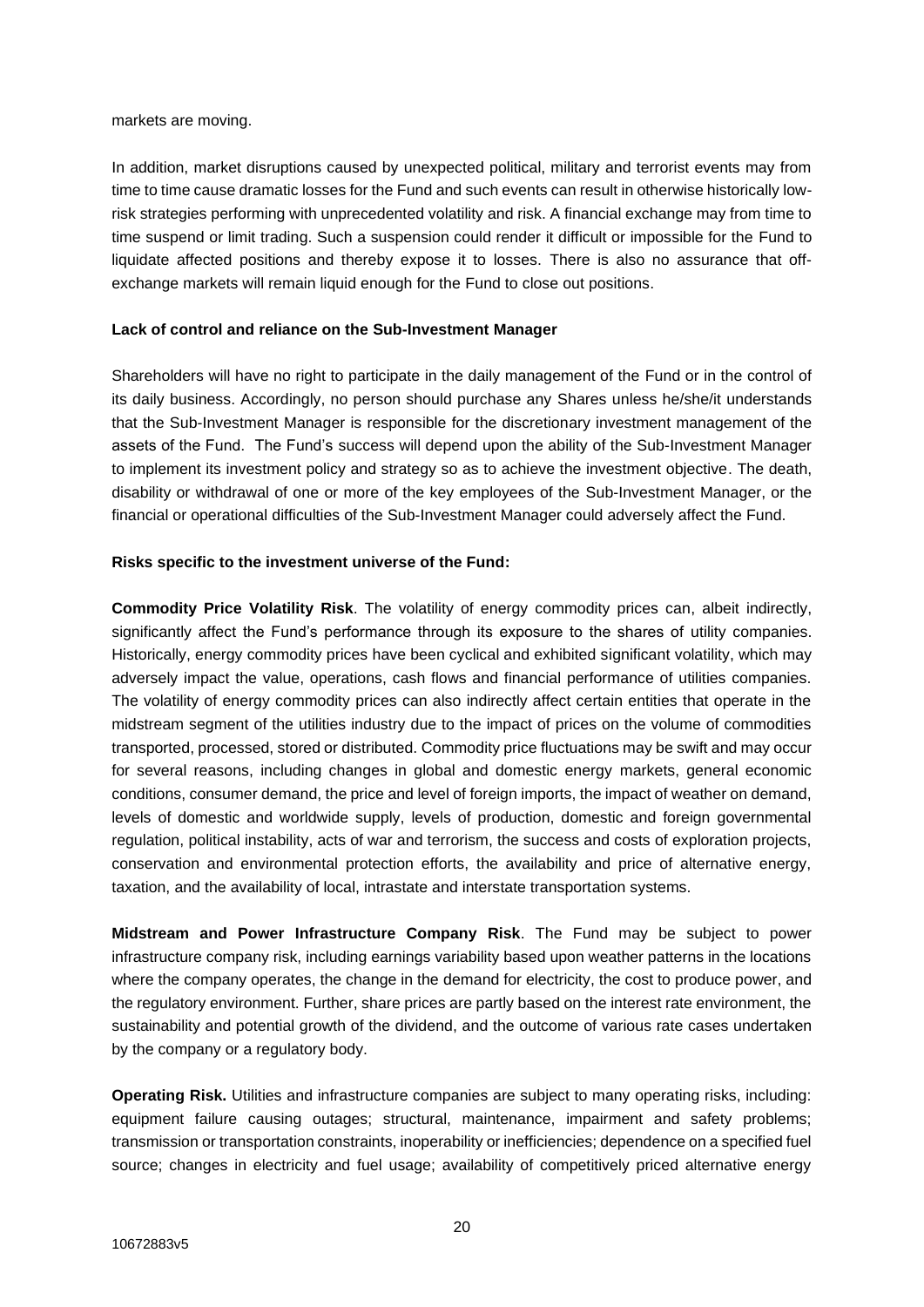sources; changes in generation efficiency and market heat rates; lack of sufficient capital to maintain facilities; significant capital expenditures to keep older assets operating efficiently; seasonality; changes in supply and demand for energy; catastrophic and/or weather-related events such as spills, leaks, well blowouts, uncontrollable flows, ruptures, fires, explosions, floods, earthquakes, hurricanes, discharges of toxic gases and similar occurrences; storage, handling, disposal and decommissioning costs; and environmental compliance. Breakdown or failure of an energy company's operating assets may prevent it from performing under applicable sales agreements, which in certain situations could result in termination of the agreement or in the company incurring a liability for liquidated damages. Due to these operating risks and other potential hazards, energy companies may be exposed to significant liabilities for which they may not have adequate insurance coverage. Any of the identified risks may have a material adverse effect on the business, financial condition, results of operations and cash flows of energy companies. The infrastructure industries are cyclical and from time to time may experience a shortage of equipment, supplies, or qualified personnel, or, due to significant demand, such services or equipment may not be available on commercially reasonable terms. A company's ability to complete capital improvements to existing projects or invest in planned capital projects in a successful and timely manner is dependent upon many variables. Should any such efforts be unsuccessful, a company may be subject to additional costs and/or the write-off of its investment in the project or improvement.

**Regulatory Risk.** Infrastructure companies (including utilities) are subject to regulation by governmental authorities in various jurisdictions and may be adversely affected by the imposition of special tariffs and changes in tax laws, regulatory policies and accounting standards.

**Terrorism Risk.** Utilities and infrastructure companies, and the market for their securities, may be subject to disruption as a result of terrorism- related risks. These include terrorist activities, such as the September 11, 2001 terrorist attacks; wars, such as the wars in Afghanistan and Iraq and their aftermath; and other geopolitical events, including upheaval in the Middle East and other energy producing regions. Cyber hacking may also cause significant disruption and harm to such companies.

**Natural Disaster Risk.** Natural risks, such as earthquakes, flood, lightning, hurricanes, tsunamis, tornadoes and wind, are inherent risks to utility and infrastructure company operations and share prices. Future natural disasters, or even the threat thereof, may result in similar volatility and may adversely affect commodity prices and earnings of companies in which the Sub-Fund invests.

**Capital Markets Risk**. Global financial markets and economic conditions have been, and may continue to be, volatile due to a variety of factors. In volatile times, the cost of raising capital in the debt and equity capital markets, and the ability to raise capital, may be impacted. In particular, concerns about the general stability of financial markets and specifically the solvency of lending counterparties, may impact the cost of raising capital from the credit markets through increased interest rates, tighter lending standards, difficulties in refinancing debt on existing terms or at all and reduced, or in some cases ceasing to provide, funding to borrowers. In addition, lending counterparties under existing revolving credit facilities and other debt instruments may be unwilling or unable to meet their funding obligations. As a result of any of the foregoing, companies may be unable to obtain new debt or equity financing on acceptable terms. If funding is not available when needed, or is available only on unfavourable terms, companies may not be able to meet obligations as they come due. Moreover, without adequate funding, companies may be unable to execute their growth strategies, complete future acquisitions, take advantage of other business opportunities or respond to competitive pressures, any of which could have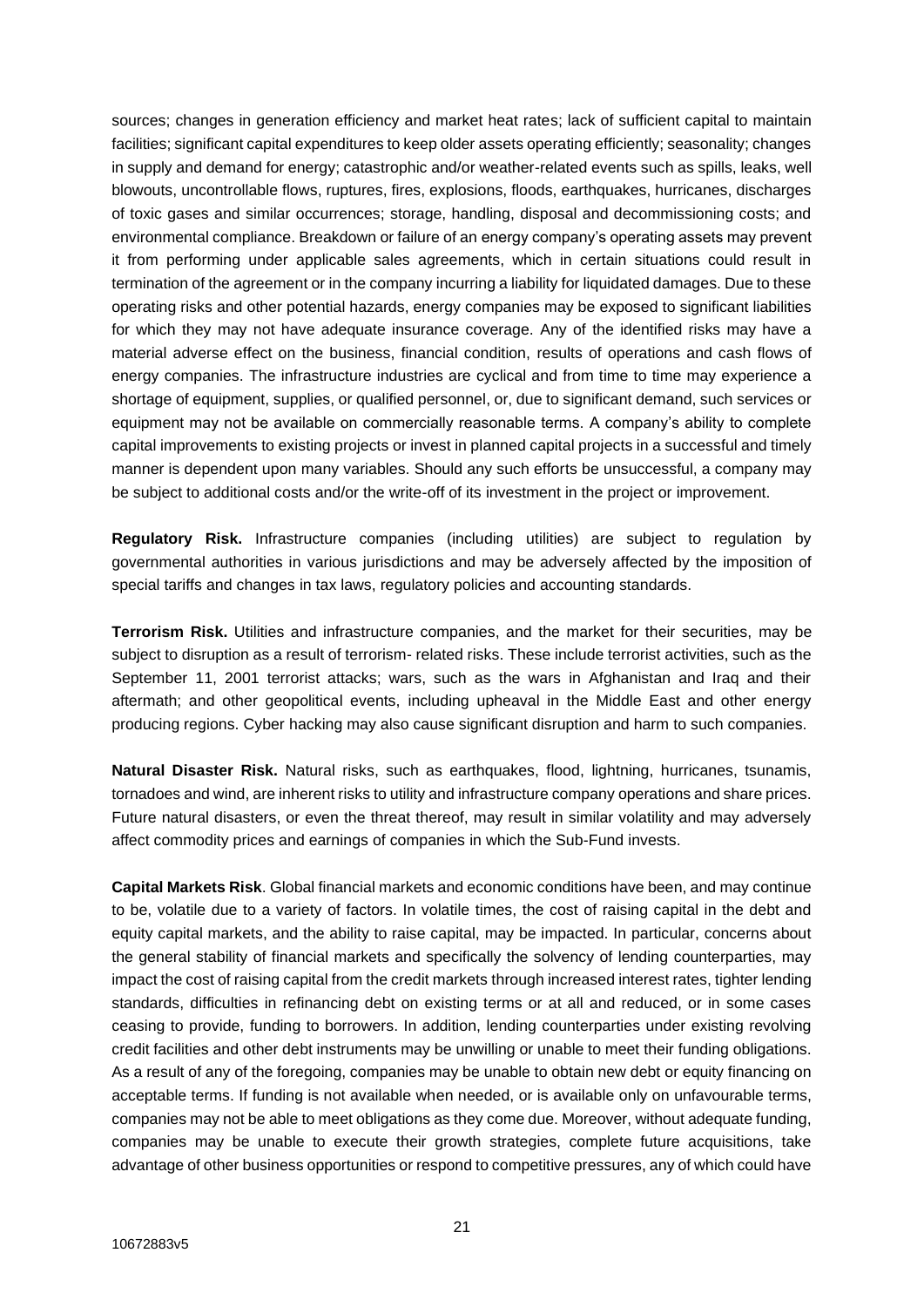a material adverse effect on their revenues and results of operations.

**Rising interest rates** could limit the capital appreciation of equity units of infrastructure companies as a result of the increased availability of alternative investments at competitive yields. Rising interest rates may increase the cost of capital for companies. A higher cost of capital or an inflationary period may lead to inadequate funding, which could limit growth from acquisition or expansion projects, the ability of such entities to make or grow dividends or distributions or meet debt obligations, the ability to respond to competitive pressures, all of which could adversely affect the prices of their securities.

## **Sustainability Risks**

**Environmental Risk.** Infrastructure company activities are subject to stringent environmental laws and regulation by many federal, state and local authorities, international treaties and foreign governmental authorities. A company's failure to comply with such laws and regulations or to obtain any necessary environmental permits pursuant to such laws and regulations may result in the imposition of fines or other sanctions. Domestic and foreign governmental authorities have either considered or implemented various laws and regulations to restrict or tax certain emissions, particularly those involving air and water emissions. Existing environmental regulations may be revised or reinterpreted, new laws and regulations may be adopted or become applicable, and future changes in environmental laws and regulations may occur, each of which could impose significant additional costs on energy companies. Utilities and infrastructure companies have made and will likely continue to make significant capital and other expenditures to comply with these and other environmental laws and regulations. There can be no assurance that such companies will be able to recover all or any increased environmental costs from their customers or that their business, financial condition or results of operations will not be materially and adversely affected by such expenditures or by any changes in domestic or foreign environmental laws and regulations, in which case the value of these companies' securities could be adversely affected. Utilities and infrastructure companies may not be able to obtain or maintain all required environmental regulatory approvals. If there is a delay in obtaining any required environmental regulatory approvals or if an energy company fails to obtain, maintain or comply with any such approval, the operation of its facilities could be stopped or become subject to additional costs. In addition, utilities and infrastructure companies may be responsible for environmentally-related liabilities, including any on-site liabilities associated with the environmental condition of facilities that it has acquired, leased or developed, or liabilities from associated activities, regardless of when the liabilities arose and whether they are known or unknown.

**Climate Change Regulation Risk.** Climate change regulation may result in increased operations and capital costs for the companies in which the Fund invests. Voluntary initiatives and mandatory controls have been adopted or are being discussed both in the U.S. and worldwide to reduce emissions of "greenhouse gases" such as carbon dioxide, a by-product of burning fossil fuels, which some scientists and policymakers believe contribute to global climate change. These current and future measures may result in certain companies in which the Fund invests incurring increased costs to operate and maintain facilities and to administer and manage a greenhouse gas emissions program, which in turn may reduce demand for fuels that generate greenhouse gases that are produced or managed or produced by such companies.

**ESG Risk.** Applying ESG and sustainability criteria to the investment process may exclude securities of certain issuers for non-investment reasons and therefore the Fund may forgo some market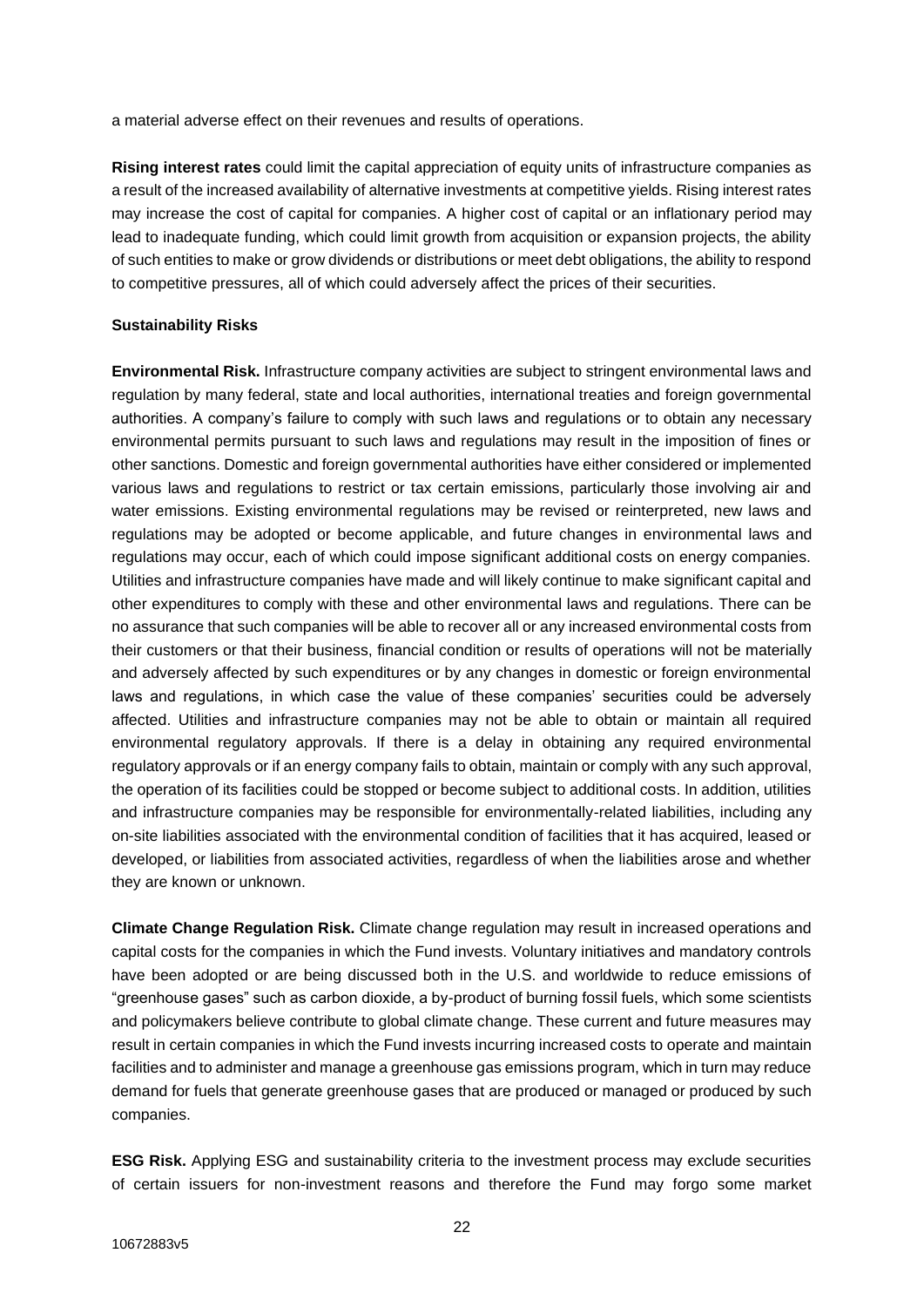opportunities available to funds that do not use ESG or sustainability criteria. Securities of companies with ESG practices may shift into and out of favor depending on market and economic conditions, and the Fund's performance may at times be better or worse than the performance of funds that do not use ESG or sustainability criteria. Despite the SFDR and Taxonomy legislation, the lack of adoption of common or harmonised definitions and labels integrating ESG and sustainability criteria at EU level may result in different approaches by managers when setting ESG objectives and determining that these objectives have been met by the funds they manage. This also means that it may be difficult to compare strategies integrating ESG and sustainability criteria to the extent that the selection and weightings applied to select investments may to a certain extent be subjective or based on metrics that may share the same name but have different underlying meanings. Investors should note that the subjective value that they may or may not assign to certain types of ESG criteria may differ substantially from the Sub-Investment Manager's methodology. The lack of harmonised definitions may also potentially result in certain investments not benefitting from preferential tax treatments or credits because ESG criteria are assessed differently than initially thought.

*For narrative on the identification and integration of sustainability risks in the portfolio of the Fund please refer to Annex 1.*

## **Conflicts of Interest**

The compliance department of the Sub-Investment Manager takes all reasonable steps to identify, manage and monitor potential conflicts of interest which may arise between itself and the Manager, Fund and Shareholders. The Sub-Investment Manager has appropriate compliance procedures in place and discloses potential conflicts of interest as well as the procedures and measures to be adopted by it in order to manage such conflicts of interest to the Manager.

The potential conflicts with the interests of the Fund or any of the Shareholders are appropriately considered by the Manager. The Sub-Investment Manager and the Manager are not members of the same group or have any other contractual relationship. The Sub-Investment Manager does not control the Manager or have the ability to influence the Manager's actions. The likelihood that the Sub-Investment Manager shall make a financial gain or avoid a financial loss at the expense of the Manager, Fund and Shareholders is restricted by the effective ongoing supervision by the risk management and compliance departments of the Manager. The likelihood that the Sub-Investment Manager (i) has an interest in the outcome of a service or an activity provided to the Fund; (ii) has a financial or other incentive to favour the interest of another client over the interests of the Fund or the Shareholders; and/or (iii) receives or will receive from a person other than the Manager an inducement in relation to the collective portfolio management activities provided to the Manager and the Fund it manages in the form of monies, goods or services other than the standard commission or fee for that service, are restricted by the effective compliance framework of the Manager and the ongoing outsourcing control undertaken by the risk management department of the Manager.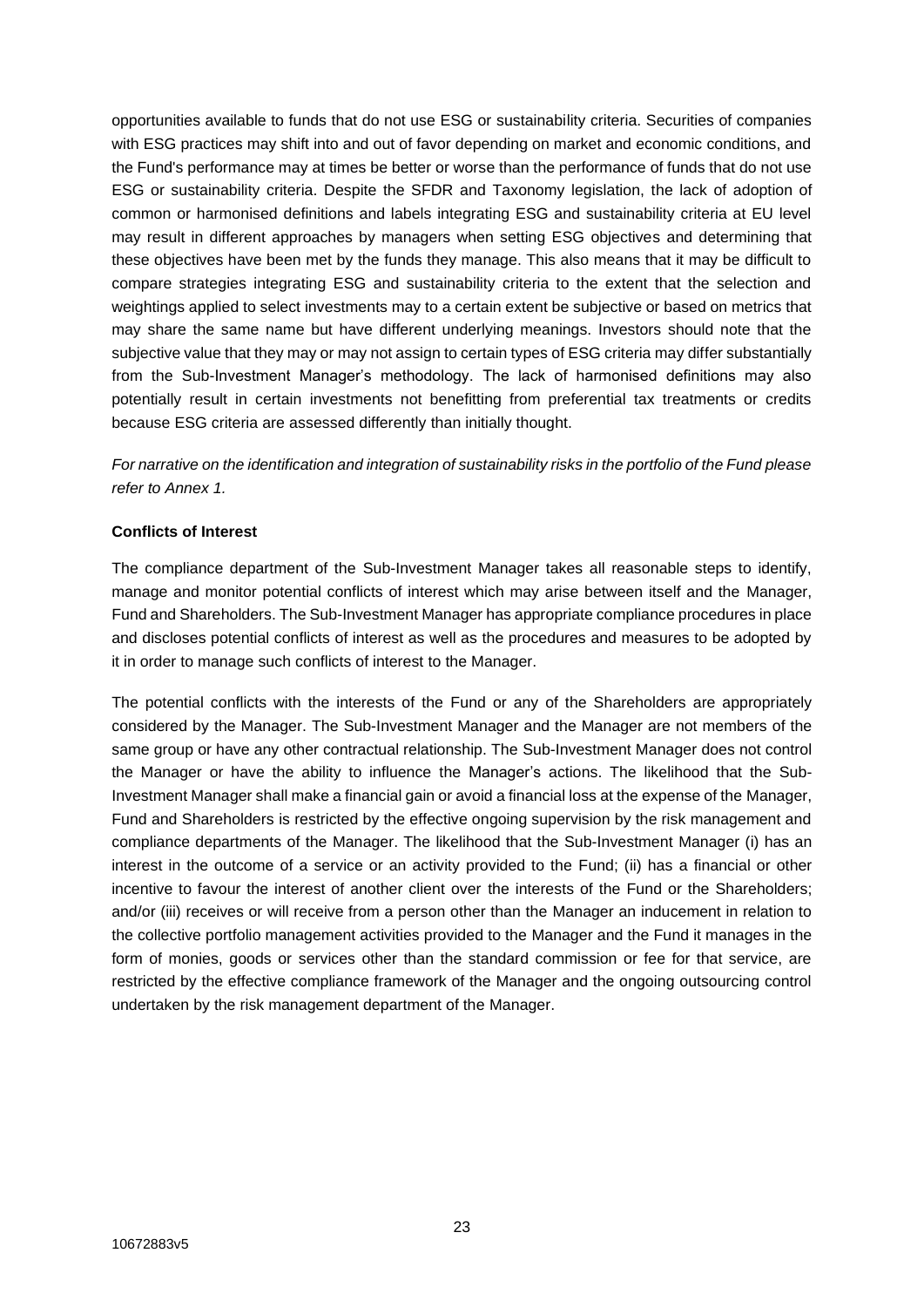## **Annex 1**

The disclosures in this section are made pursuant to Article 8 of the SFDR.

# **Information on how the environmental, social and governance characteristics of the Fund are met:**

As already provided within the Supplement, ESG research is thoroughly incorporated into the investment process for the Fund.

Each company that the Sub-Investment Manager follows in the Fund's investment universe has an assigned analyst who is responsible for all aspects of the research process and for engaging with company management. Portfolio Managers and Analysts primarily utilize company filings and engagement with management teams in their ESG assessment for qualitative analysis. The Sub-Investment Manager has access to third-party specific ESG research which can serve to augment and check the Sub-Investment Manager's in-house research.

The main factors the Sub-Investment Manager assesses in undertaking its ESG analysis on portfolio investments for the Fund are as follows:

## **Environmental: Preservation and enrichment of the world**

- Scrutiny on carbon footprint and disclosure (and other greenhouse gas emissions)
- Company's time horizon for carbon neutrality
- Water use and land use
- Emission and waste reduction programs
- R&D, innovation and thought leadership for sustainability
- CAPEX, maintenance and capital integrity
- Risks linked to stranded assets
- Climate change-related physical risks on assets (fire, weather, droughts, etc.)
- Adverse policy support

#### **Social: Consideration of people, communities, and relationships**

- Impact on communities
- Customer satisfaction
- Commitment to safety standards
- Diversity in board, management and employees
- Employee engagement
- Commitment to fair and safe employment practices

#### **Governance: Standards for operating, managing and sustaining a company**

- Protection of minority shareholders
- Conflict of interests
- Insider ownership
- Management compensation
- Financial and strategic transparency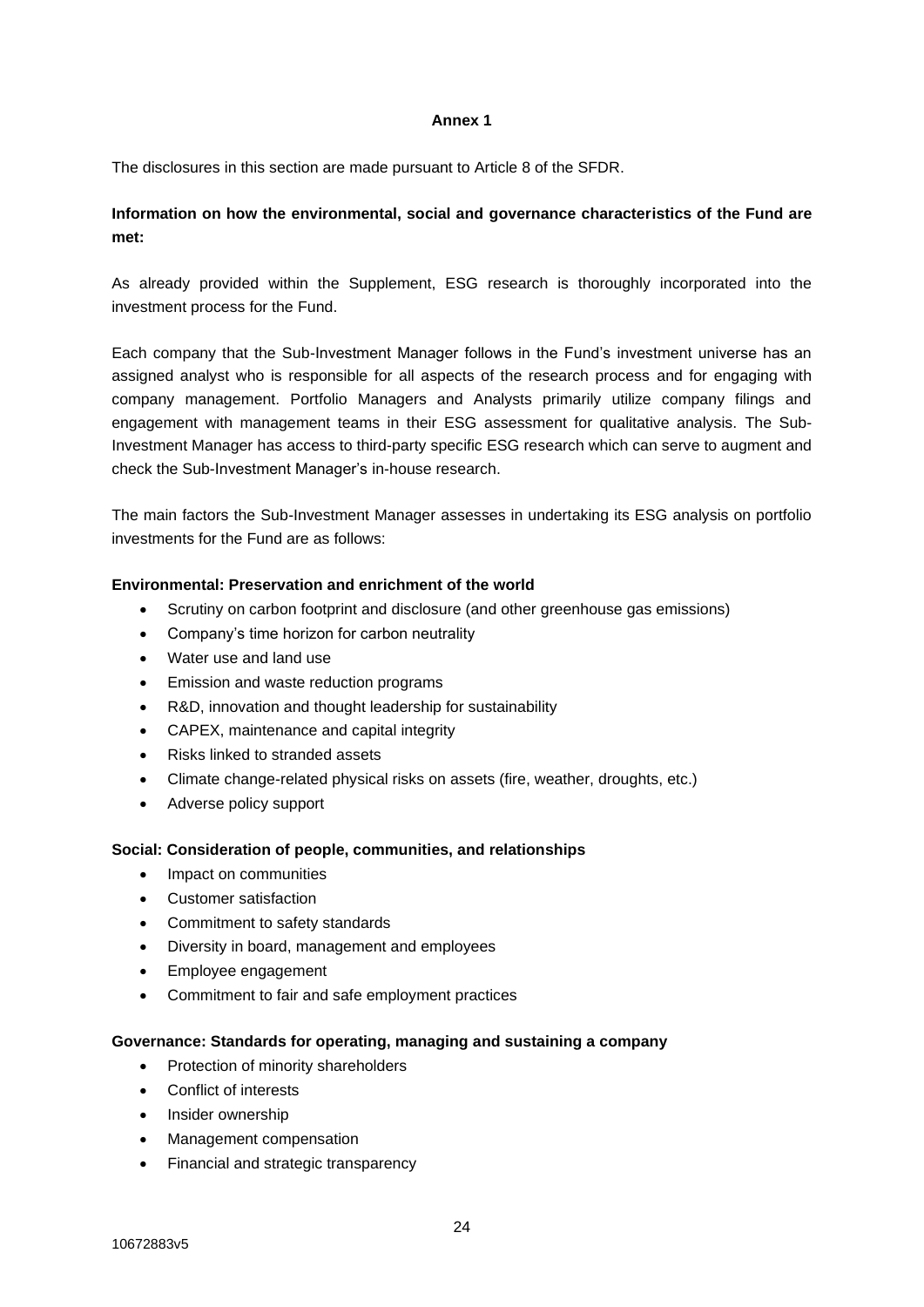- Board independence
- Engagement and proxy voting

The Sub-Investment Manager's perspective or edge relates to its significant expertise in dealing with and evaluating policy frameworks within some of the major greenhouse gas (GHG) emitting industries, in particular utilities and sustainable infrastructure, in the Fund's investment universe. The principal area of market inefficiency the team is looking to exploit relates to its views on how policy frameworks (and laws) around climate change and emission efficiency, together with technology innovations, can conspire to create substantial deviations in market expectations.

In the power sector, which is a majority exposure in the Fund, the investment strategy is to invest predominantly in companies investing to achieve their own or government targets for emissions reductions and greener grids and eventually decarbonisation. The Fund's portfolio is oriented, therefore, toward clean generators and suppliers of electricity.

As attention on the impacts of climate change on the planet intensifies, corporate strategies are changing quickly to meet the demands for more and cleaner electricity and to prioritise the mitigation of environmental risks. Population and GDP growth and the electrification of transportation, industry and buildings are driving increasing demand for electricity and, at the same time, there is a race globally for lower carbon footprints. The Sub-Investment Manager's strategy is to focus on those companies which are strategically focussed on renewable energies and network infrastructure build-outs.

The investment needs for power are matched when the Sub-Investment Manager looks more broadly at the network infrastructure – water, roads, airports, railways – required to support economic growth and to meet the UN's Sustainable Development Goals.

## **The manner in which sustainability risks are integrated into investment decisions**

Sustainability risk is defined as "*an environmental, social or governance event or condition that, if it occurs, could cause an actual or potential material negative impact on the value of the investment*".

It is concerned with the risk that the value of an investment could be materially negatively impacted as a result of environmental or social risks. It is also worth noting that such risks need only be considered where they could have a material negative effect on the value of the relevant investment.

Research on environmental, social and governance ("**ESG**") matters is undertaken by the Sub-Investment Manager's investment team. The team believes that engagement on environmental and social issues is much more powerful when it comes from the person committing the money to the investment, rather than from a separate sustainability team.

Sustainability risk analysis is also a part of stock assessment to identify negative ESG risks, or potential risks, of investments to ascertain the nature of the sustainability risk, as well as its materiality. The primary aim of this process is to assess how each ESG risk can derail or materially impact the underlying investment case of a company. The Sub-Investment Manager integrates sustainability risk into its investment decision making process both at the initial due diligence stage and as part of its ongoing due diligence.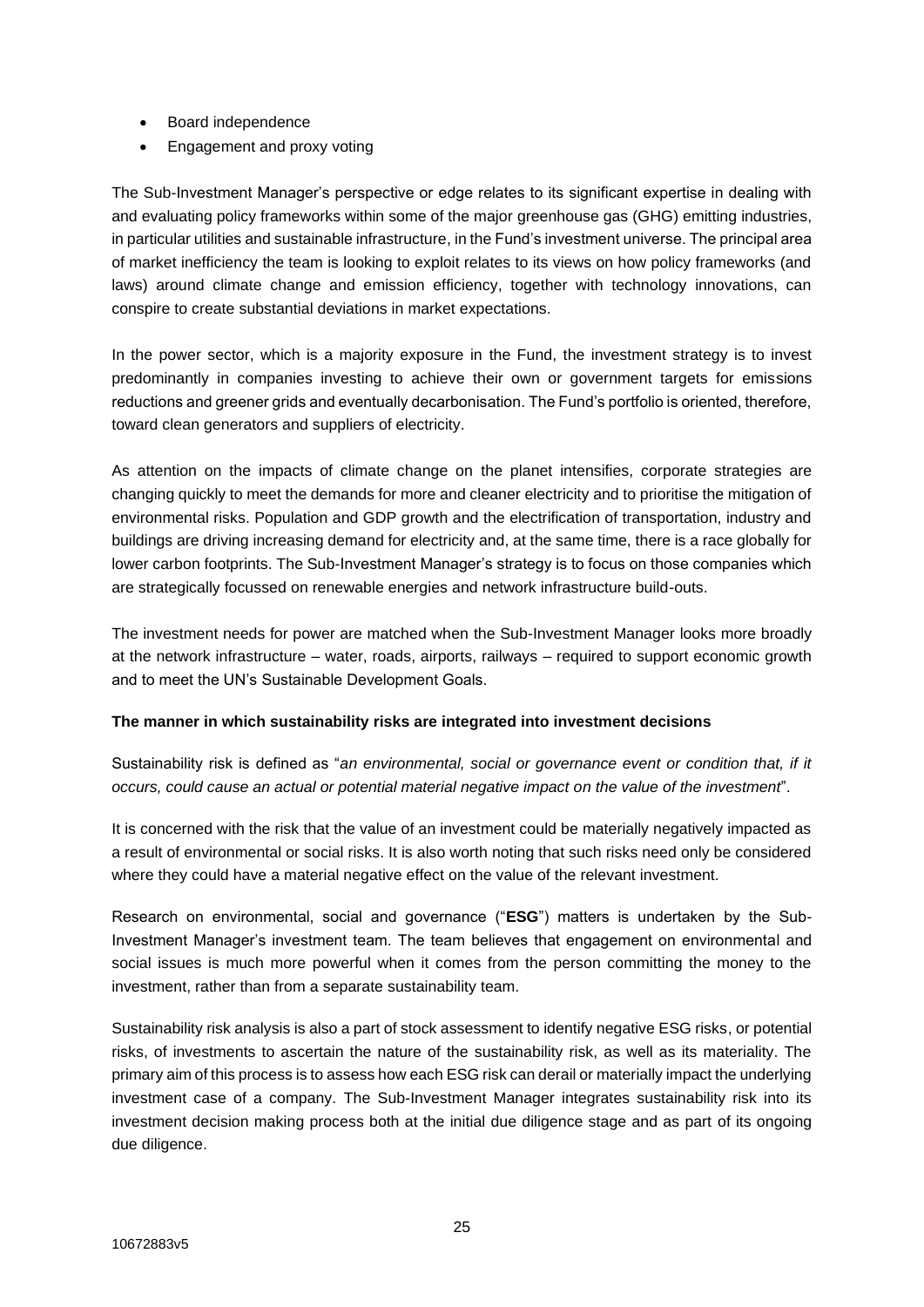The investment process comprises an assessment of macroeconomic and regulatory factors relevant to the sectors but it concentrates first and foremost on grass-roots fundamental analysis of companies. The Sub-Investment Manager utilizes a three-pronged approach to research which includes qualitative, quantitative, and relative value analyses. The ESG screen is an important metric in the risk qualitative analysis. For each company the Sub-Investment Manager considers a host of non-financial data points and risk attributes and examines supplementary disclosures and materials around sustainability or ESG issues issued by the company or by a review agency. This ESG analysis is then considered along with other quantitative and qualitative evaluations of management quality, asset quality, and cash flow stability to create a composite qualitative picture of a company. The Sub-Investment Manager will assess the ESG risks and decide whether these risks are compatible with the investment mandate or whether engagement is required to better understand a company's plan to alleviate these risks in a short timeframe.

This qualitative analysis is then merged with three other first-hand information sources, quantitative analysis, relative value analysis, and carbon analysis to arrive at final investment decisions as below:

- Qualitative analysis: The team uses proprietary risk models to assess a company's asset quality, management, stability of cash flows and ESG factors.
- Quantitative analysis: The team employs proprietary financial models to understand growth prospects, liquidity position and sensitivities to key drivers.
- Relative value analysis: Valuation models and equity markets indicators guide portfolio weightings; screening tables allow the investment team to compare companies and stocks according to different criteria (for example, regulatory risk profile, valuation metrics, ESG scores, historical valuation ranges).
- Carbon analysis: in partnership with a third-party provider, the Sub-Investment Manager updates annually a global proprietary database of power generation companies with detailed CO2 emissions by source of power and by company.

The Sub-Investment Manager is transparent with management teams regarding our assessment of their ESG profiles and engage with companies to help them improve their metrics with respect to our key ESG concerns. It also votes proxy statements in alignment with this engagement for improving ESG metrics**.**

The Sub-Investment Manager believes that analysis of sustainability risks is an essential element of the investment management process and that companies exhibiting good ESG credentials in this Fund's sectors are more likely to perform well over the longer term. Engagement and proxy voting are integral parts of active management and a case-by-case assessment is made for decisions relating to all proxies, corporate actions and events relating to portfolio holdings. The integration of sustainability risk analysis has a positive impact on research quality and portfolio returns for this Fund.